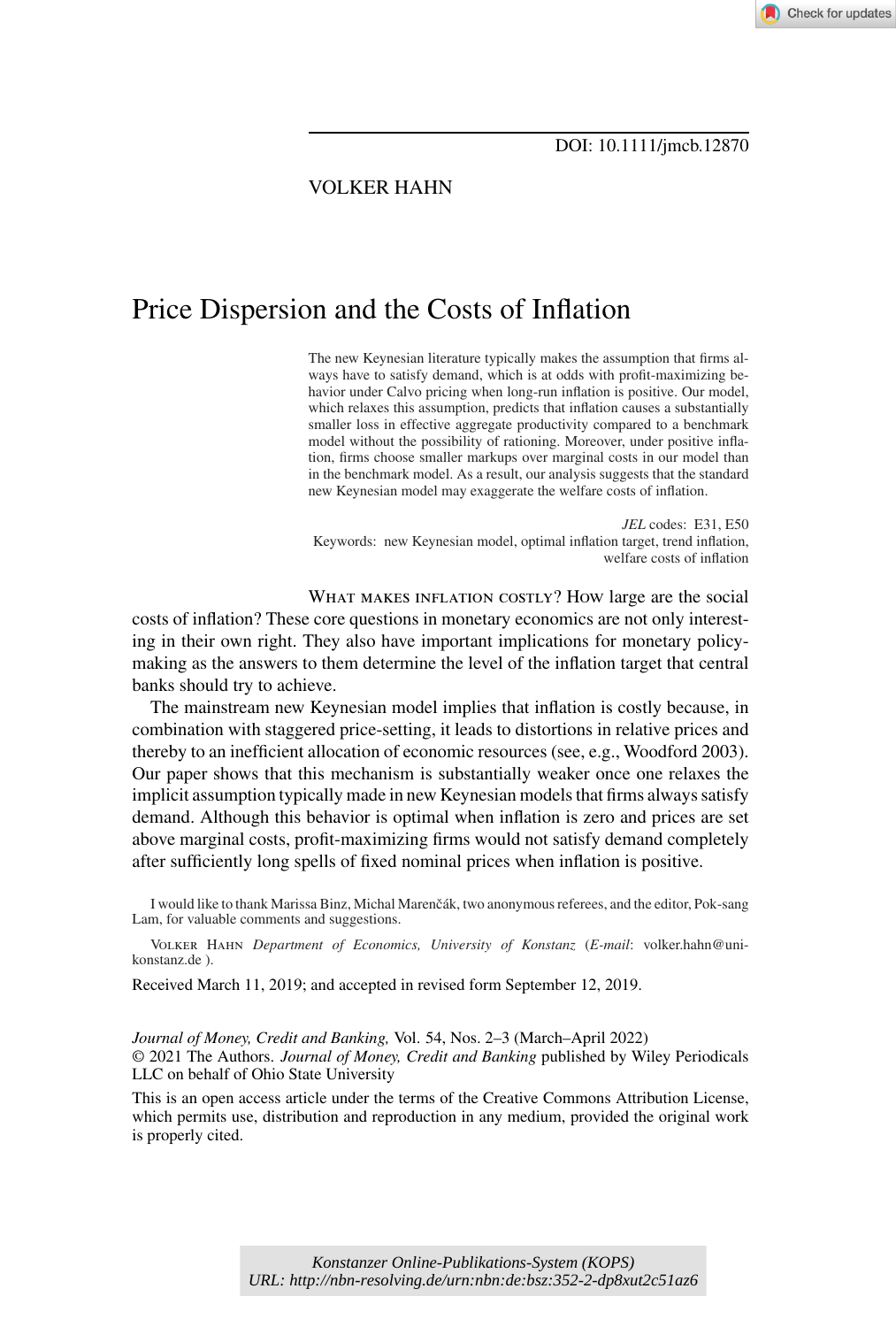Despite the fact that the fraction of firms that profit from rationing demand is typically small, we show that the aggregate consequences may be nonnegligible. In our benchmark new Keynesian model without the possibility to ration demand, even a moderate increase in the inflation rate from 0% to 5% causes inefficient price dispersion that results in a decrease in effective productivity by 5.8%. By contrast, in our main model, where firms choose their output optimally in every period, an inflation rate of 5% rather than 0% induces an effective productivity drop by a mere 0.7%.

The intuition is straightforward. In the standard new Keynesian model under positive inflation, too many resources are allocated to firms that have not adjusted their prices for long periods of time and therefore have low relative prices. If these firms have the possibility to constrain production to some extent, this will alleviate the inefficiencies caused by inflation.

There is also another effect that leads to lower social costs of inflation when firms have the possibility to ration demand. Without this possibility, it is risky for firms to choose small markups when inflation is positive, as the corresponding nominal price may be fixed for a considerable time period, which would result in a very low relative price and possibly high losses. The possibility to ration demand alleviates this risk and thus induces firms to choose smaller markups, which leads to more moderate distortions stemming from monopolistic competition.

To obtain these findings, we compute the stationary equilibria of a new Keynesian model with Calvo (1983) pricing where firms can ration demand but which is completely standard otherwise. We utilize this framework to analyze the long-term relationship between inflation and other economic variables. More specifically, we derive the following results. First, we provide a formal proof of our previous claim about the consequences of inflation for effective aggregate productivity. More precisely, we show analytically that, under positive inflation, price dispersion, which is inversely related to effective aggregate productivity, is always lower in our model with demand rationing compared to the standard new Keynesian model where firms always have to satisfy demand.

Second, we prove that our model has an equilibrium for arbitrary levels of inflation. This contrasts with the well-known finding that the standard new Keynesian model with Calvo pricing does not have an equilibrium for sufficiently high inflation rates (see, for example, Ascari and Sbordone  $2014$ ).<sup>1</sup> For high inflation rates, the inefficiencies due to distorted relative prices are so severe in the standard new Keynesian model such that no positive quantity of aggregate output can be produced. By contrast, the harmful effect of inflation on effective productivity is significantly smaller in our model, which explains why an equilibrium exists for arbitrarily high inflation rates.

Third, we derive the conditions under which firms ration demand. For severe deflation, firms ration demand for some time after re-setting their prices. For moderate deflation, firms never ration demand. For positive inflation, rationing occurs for firms

<sup>1.</sup> This would hold under Rotemberg (1982) pricing as well.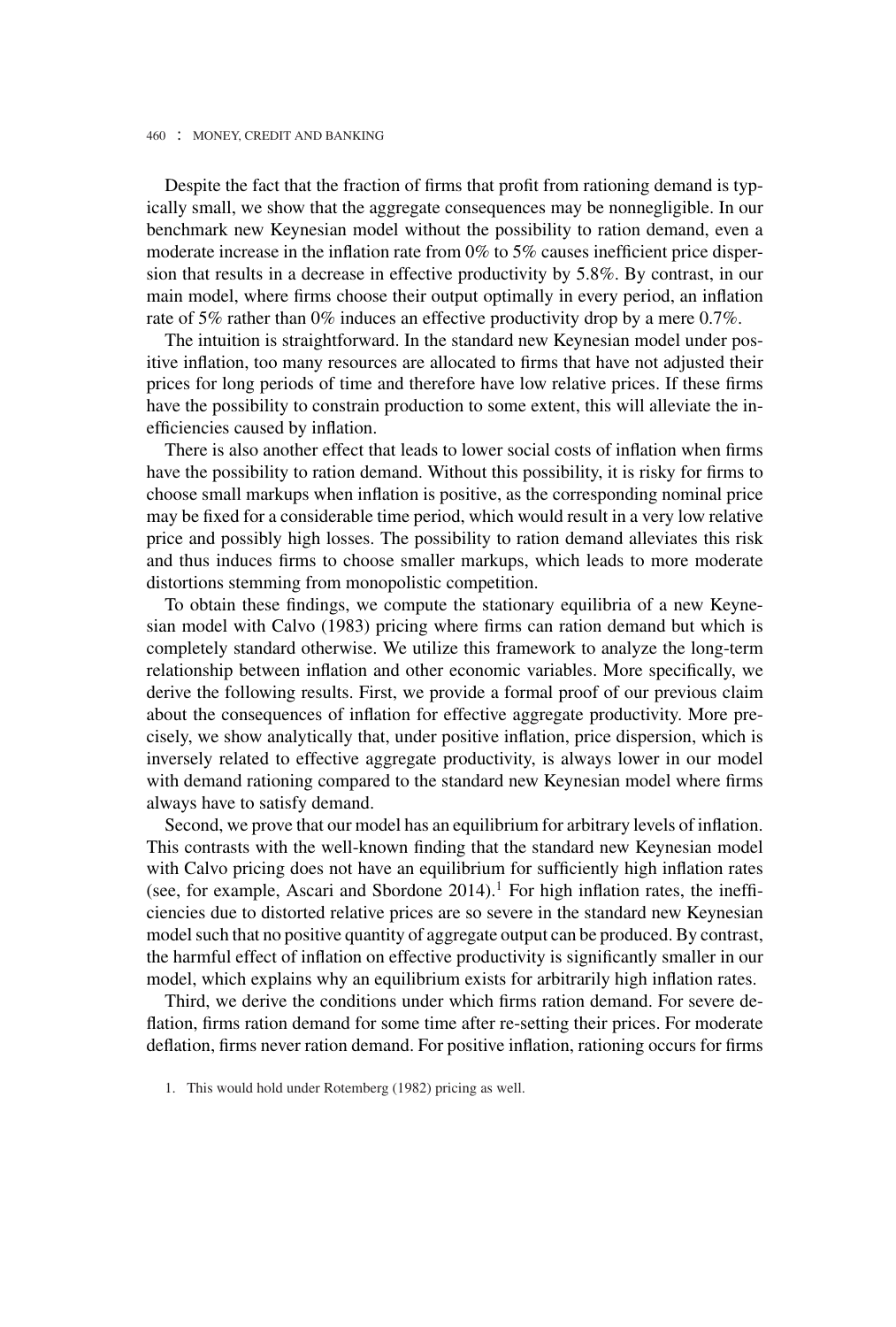that have not adjusted their prices for some time, as their relative prices are comparably low and the demands for their goods are high.

Fourth, we prove our previous claim about the size of markups and rationing. More precisely, we show that, when inflation is positive, firms always choose smaller markups over marginal costs in our main model compared to the benchmark new Keynesian model without rationing.

Fifth, together with the finding that the effective productivity loss caused by inflation is considerably smaller in our main model, this effect entails that the standard new Keynesian model exaggerates the welfare costs of inflation. For example, the standard model predicts that 5% inflation leads to a 5.7% consumption-equivalent welfare loss over and against zero inflation. In our main model, the respective loss is only 0.7%. For larger inflation rates, the difference between the welfare costs of inflation is even stronger.

To the best of our knowledge, this paper is the first to study the possibility of rationing demand in a new Keynesian model with Calvo pricing. Extending Danziger (1988), Danziger (2001) considers the possibility of rationing in a menu-cost model. His main point is to highlight the importance of quantity adjustment costs for the welfare effects of inflation. Quantity adjustment costs eliminate the socially wasteful differences in output across firms, which represent the standard source of welfare costs in new Keynesian models with staggered price setting.<sup>2</sup> In our paper, rationing does not lead to an elimination but to a considerable reduction of these differences in output. In contrast with our model, Danziger's framework involves that, under positive inflation, a fraction of output is discarded as a consequence of insufficient demand at the beginning of a price spell. In a more traditional Keynesian framework, rationing has been considered by Barro and Grossman (1971), who lay out a static disequilibrium model with exogenous prices in which they carefully distinguish between situations with excess demand and excess supply on goods and labor markets.

Although there are only few papers that focus on the role of rationing for the relationship between inflation and welfare, the general literature on the costs of inflation and the socially desirable level of inflation in the long term is very large (see Schmitt-Grohé and Uribe 2010, Diercks 2017, for surveys). The traditional view about the costs of inflation stresses that higher inflation is associated with higher nominal interest rates and thereby larger opportunity costs of holding money (see, e.g., Fischer 1981, Lucas 1981). As a consequence, the Friedman rule, that is, permanent deflation that eliminates the opportunity costs of holding money, is optimal. By contrast, zero inflation is typically welfare-maximizing in the standard new Keynesian model in the limiting case where real money balances are zero, as it alleviates the distortions in relative prices under staggered price setting. In a model

2. As in our paper, the impact of inflation on markups over marginal costs is another important factor influencing the welfare costs of inflation.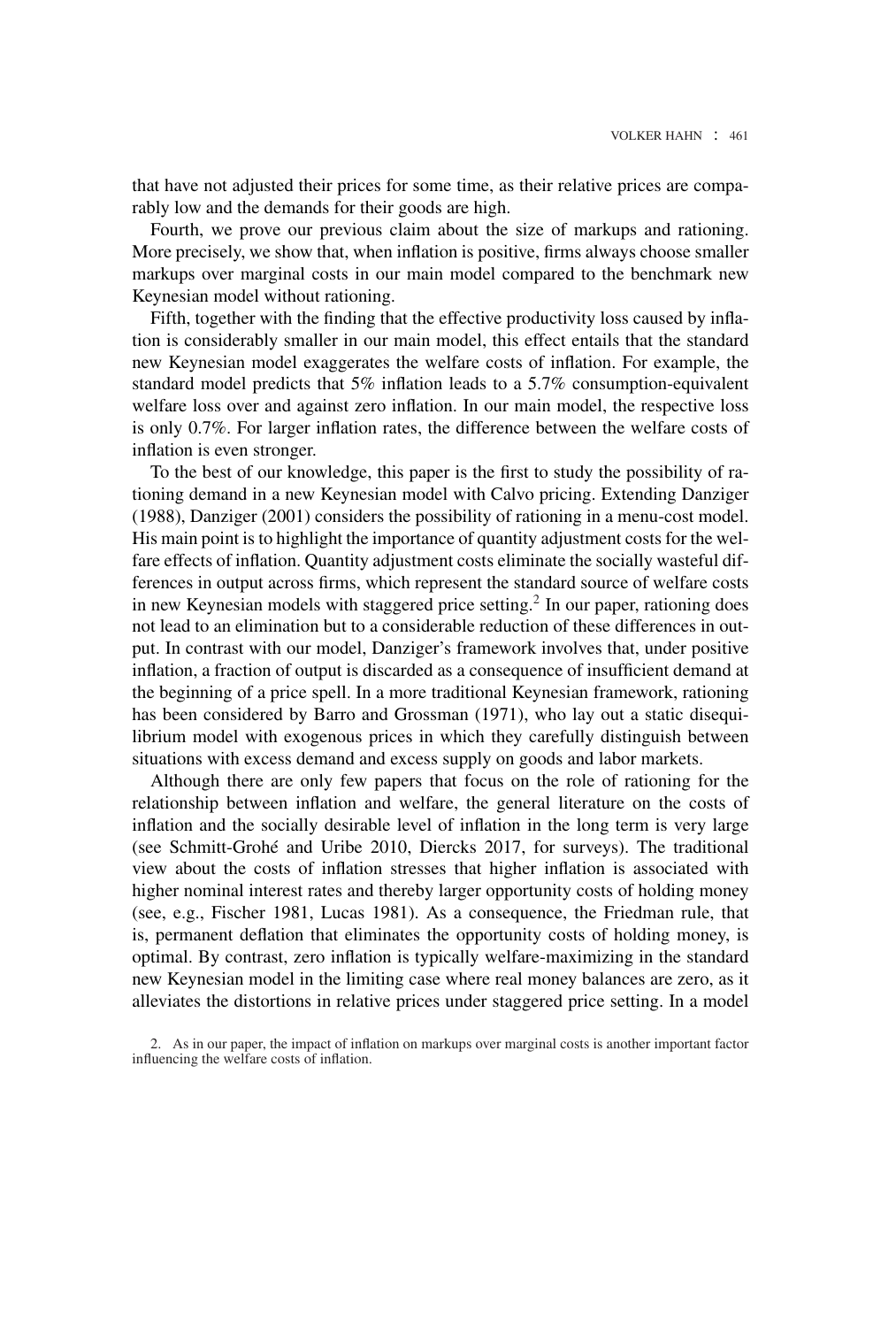where both channels are at work, Khan, King, and Wolman (2003) find optimal rates of inflation that are slightly negative.<sup>3</sup>

Recently, the standard mechanism for the costs of inflation in the new Keynesian model has come under fire by Nakamura et al. (2018). With the help of a new data set on prices that also covers the Great Inflation of the 1970s, they argue that empirical support for a link between price dispersion and inflation rates is wanting. Our paper is complementary to theirs, as we provide a theoretical argument for why the standard new Keynesian model may exaggerate the costs of inflation.

In the aftermath of the 2007/2008 global financial crisis in particular, the literature has examined to which degree the so-called zero lower bound on interest rates and the possibility of a lower natural real rate of interest provide a rationale for higher inflation targets. This question is addressed by Reifschneider and Williams (2000), Coibion, Gorodnichenko, and Wieland (2012), and Andrade et al. (2019), among others. Because our paper concentrates on analyzing the steady state for different inflation rates and does not study shocks that can temporarily push interest rates to zero, we abstract from the zero lower bound for most of our analysis.

Although much of the new Keynesian literature considers models that are loglinearized around a zero-inflation steady state, there are several authors who allow for positive trend inflation (Ascari 2004, Hornstein and Wolman 2005, Yun 2005, Amano, Ambler, and Rebei 2007, Ascari and Ropele 2007, Ireland 2007, Kiley 2007, Levin and Yun 2007, Cogley and Sbordone 2008, Coibion and Gorodnichenko 2011, Kurozumi 2016, Ascari, Phaneuf, and Sims 2018). This literature, which is surveyed in Ascari and Sbordone (2014), examines, among other things, how positive trend inflation affects equilibrium determinacy as well as the equilibrium dynamics in response to shocks.<sup>4</sup> None of these papers examine how the welfare costs of inflation depend on the assumption that firms always have to satisfy demand.

Following many authors, this paper focuses on Calvo price-setting. In the literature, other time-dependent approaches to price setting are considered. In particular, it is well known that Taylor (1980) pricing or truncated Calvo pricing (see Amano, Ambler, and Rebei 2007) lead to lower costs of inflation compared to Calvo's approach. Similarly to our paper, these approaches avoid the sizable distortions that occur because some firms have not updated their prices for a long time. Compared to these other types of time-dependent pricing, the standard Calvo approach has the advantage of implying a constant hazard function, which is more in line with the microeconomic evidence on price setting (see Klenow and Kryvtsov 2008).<sup>5</sup>

- 4. Yun (2005) analyzes how optimal policy depends on the initial degree of price dispersion.
- 5. Both Taylor and truncated-Calvo pricing would imply a spike in the hazard function once the maximum price spell is reached.

<sup>3.</sup> Adam and Weber (2019) and Lepetit (2017) show that different forms of heterogeneity may entail a positive optimal rate of inflation. Blanco (2021) demonstrates that a positive inflation target can be optimal in a model with menu costs, idiosyncratic shocks to firms' productivities, and the zero lower bound.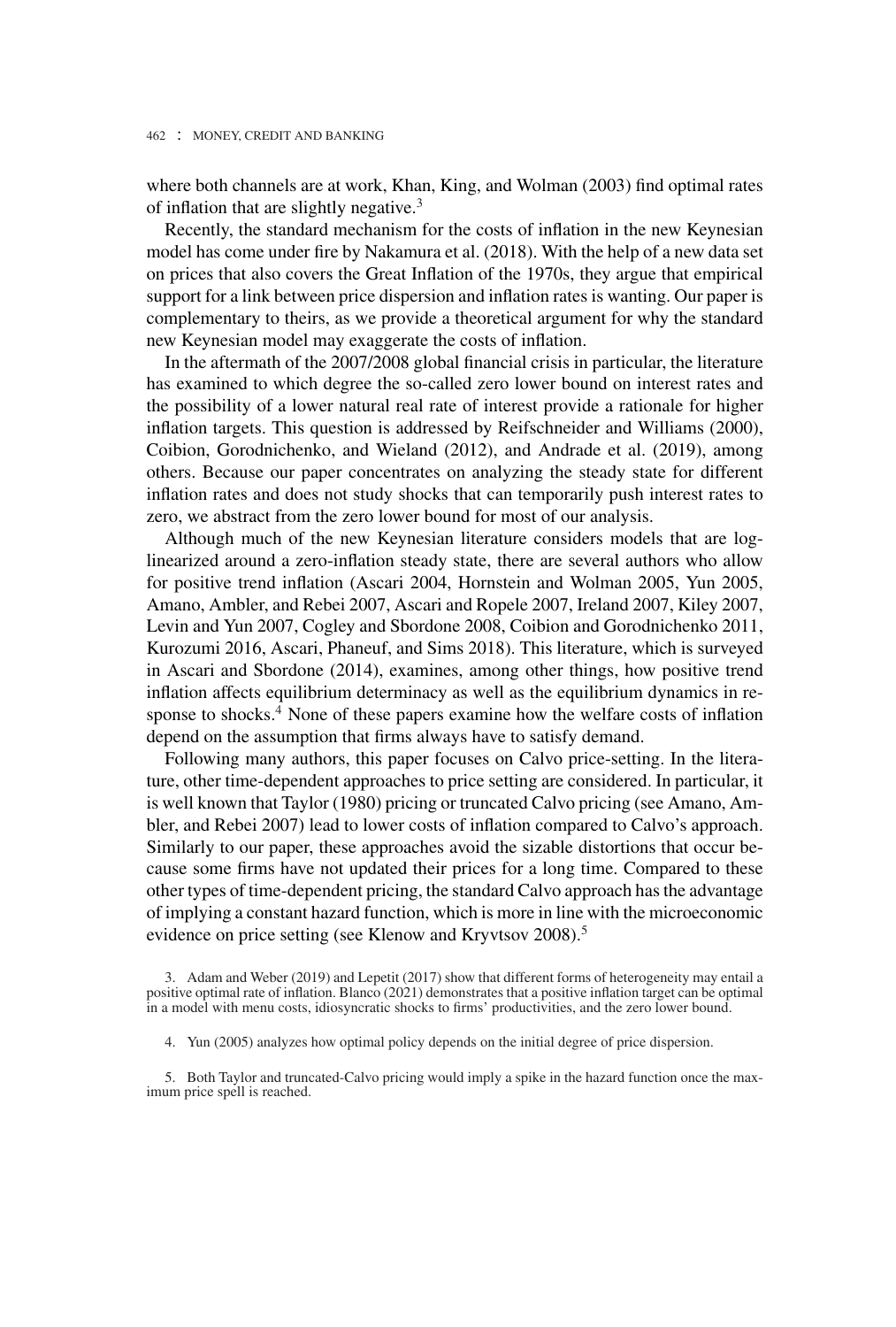A part of the literature that uses models with Calvo pricing considers an endogenous frequency of price adjustment.<sup>6</sup> For example, Levin and Yun (2007) assume that firms can choose the mean duration of the price spell when they adjust their prices. This assumption provides a complementary mechanism that results in costs of inflation that are smaller than in the standard framework with exogenous frequency of price adjustment. In future work, it would be interesting to combine the two approaches, which would plausibly lead to even smaller costs of inflation.

Another active strand of the literature examines state-dependent pricing. These papers typically find that menu costs imply lower costs of inflation compared to Calvo pricing (see, e.g., Burstein and Hellwig 2008). Like rationing, the menu-cost approach avoids the large distortions under Calvo that arise because some firms have not adjusted their prices for a long time. Our approach has the advantage of being relatively easy to implement. For stationary equilibria, this is demonstrated in the present paper. For equilibria with aggregate shocks, Calvo price setting with rationing is more complex than the standard approach without rationing, as the entire distribution of relative prices becomes a state variable. However, such models could be solved with by-now-standard numerical techniques (see, e.g., Krusell and Smith 1998).

In future work, it would be interesting to integrate rationing into medium-scale models of inflation. In particular, rationing could be introduced into models of staggered wage setting. For example, Ascari, Phaneuf, and Sims (2018) show that inflation increases the wage markups chosen by households as well as wage dispersion. Plausibly, both effects would be weakened if households were allowed to ration their hours worked.

This paper is organized as follows. In Section 1, we present a benchmark new Keynesian model and our main model, in which we allow firms to ration demand. Section 2 solves the benchmark model and identifies the situations in which rationing would be profitable to firms. In the subsequent Section 3, we solve our main model and determine several properties of the equilibrium analytically. Our main results regarding price dispersion and the costs of inflation are presented in Section 4. In order to assess the robustness of our results, we consider several variants of our model in Section 5. Section 6 concludes.

## 1. MODEL

Our model is based on a textbook macroeconomic model (see Woodford 2003) with price setting à la Calvo (1983) and positive trend inflation. We will analyze two variants of this model. In Section 2, we will examine our benchmark model, that is, the standard case where each firm always satisfies the demand for its goods. In Section 3, we examine our main model, where firms can supply smaller quantities than demanded if that is profitable to them. In line with our objective to examine the costs of inflation in the long run, we consider stationary equilibria of both economies for different inflation rates.

6. An early paper that considers endogenous price stickiness is Ball, Mankiw, and Romer (1988).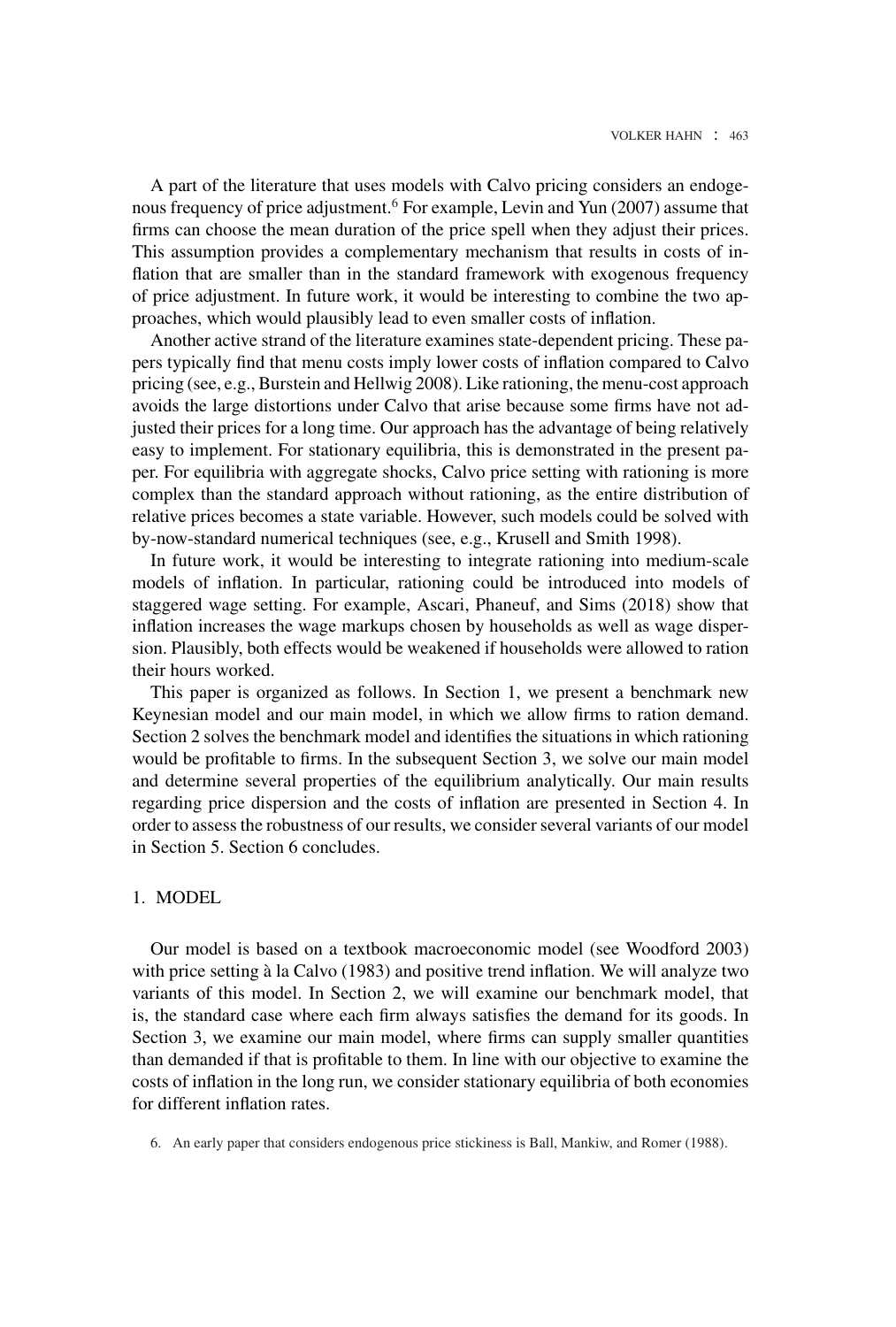Time is continuous and denoted by  $t = [0, \infty)$ .<sup>7</sup> The model is populated by households, a representative, perfectly competitive final-goods producer, monopolistically competitive intermediate-goods producers, and a central bank. We provide details about each of these groups in turn.

### *1.1 Households*

There is a continuum of households that own identical shares of all firms and receive firms' profits as dividends. Each household has the following instantaneous utility function

$$
u(c(t), n(t)) = \frac{c(t)^{1-\sigma} - 1}{1 - \sigma} - \Psi \frac{n(t)^{1+\varphi}}{1 + \varphi},
$$
\n(1)

where  $\sigma$ ,  $\varphi$ , and  $\Psi$  are positive parameters,  $n(t)$  stands for the household's supply of labor, and  $c(t)$  is consumption of a final good.

Utility in future periods is discounted at a positive rate  $\rho$ . In all periods *t*, the nominal budget constraint is

$$
P(t)c(t) + \dot{B}(t) = i(t)B(t) + P(t)w(t)n(t) + P(t)T(t),
$$
\n(2)

where  $P(t)$  denotes the price of the final good,  $B(t)$  bond holdings,  $i(t)$  the nominal interest rate,  $w(t)$  the economy-wide real wage, and  $T(t)$  a real transfer, which includes the profits of firms and the government's seigniorage revenues. Throughout the paper, a dot on top of a variable stands for the derivative with respect to time. Bonds are in zero net supply.

As is well-known, the household's optimization problem leads to the following consumption Euler equation and condition for the optimal supply of labor:

$$
\frac{\dot{c}(t)}{c(t)} = \sigma^{-1}(i(t) - \pi(t) - \rho) \tag{3}
$$

$$
\Psi n(t)^{\varphi} = w(t)(c(t))^{-\sigma},\tag{4}
$$

where  $\pi(t) := \dot{P}(t)/P(t)$  is the inflation rate.

7. The assumption of continuous time is mathematically convenient in our main model. As we will see, there is typically a specific price spell for which firms start rationing demand (or stop rationing demand). For continuous time, this price spell is a differentiable function of the initial price chosen by an intermediate firm. As a consequence, the solution to the firm's profit maximization problem can be obtained by solving a standard first-order condition.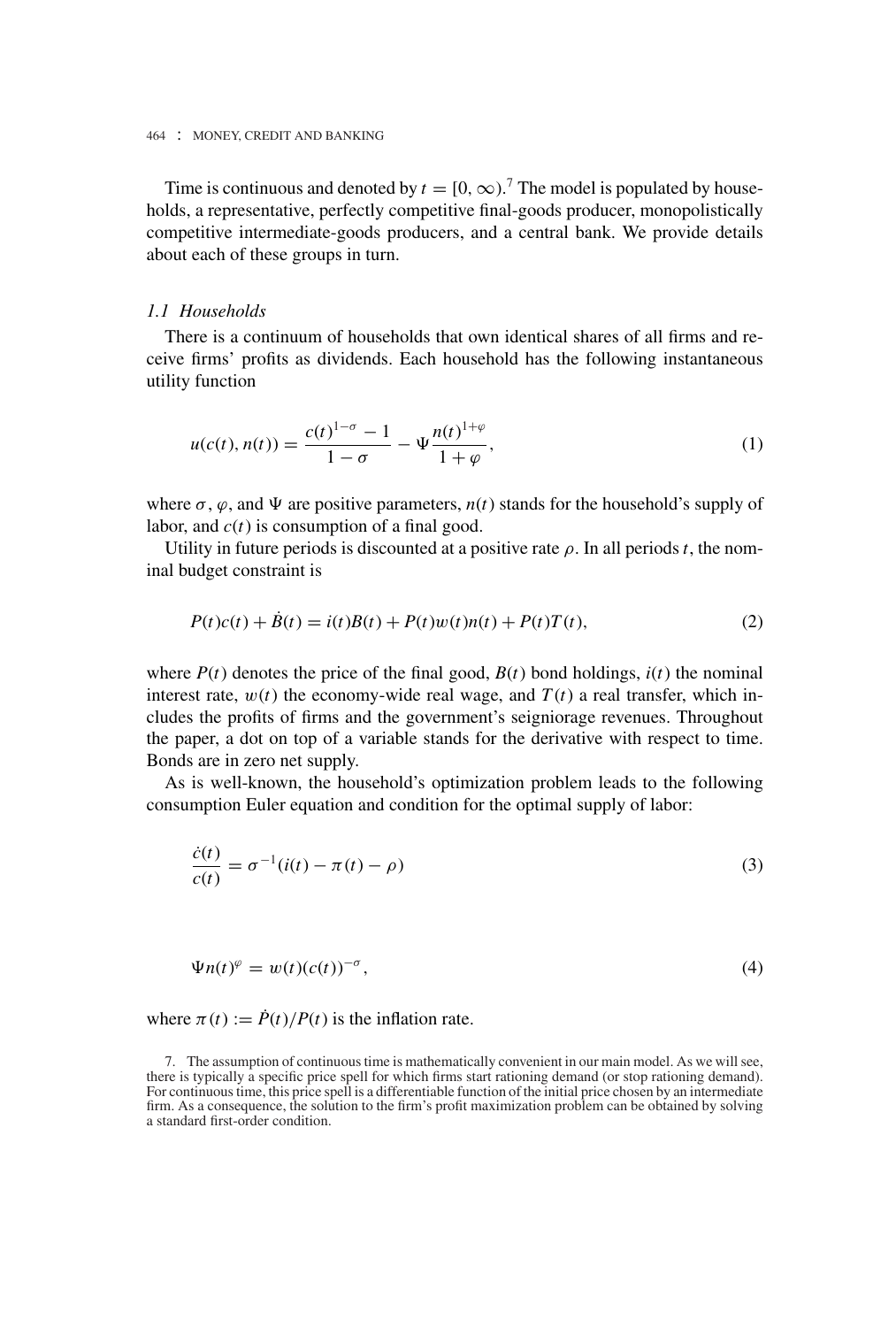#### *1.2 Final-Goods Producers*

Perfectly competitive final-goods producers assemble the different intermediate goods  $y_i(t)$  ( $j \in [0, 1]$ ) to produce a final good according to the production function

$$
y(t) = \left[ \int_0^1 (y_j(t))^{\frac{\theta-1}{\theta}} df \right]^{\frac{\theta}{\theta-1}}, \tag{5}
$$

where  $\theta$  ( $\theta > 1$ ) stands for the elasticity of substitution between the differentiated goods. The resulting demand for intermediate good *j* is

$$
y_j^d(t) = \left(\frac{P_j(t)}{P(t)}\right)^{-\theta} y(t).
$$
\n(6)

In the benchmark model, intermediate-goods producers always satisfy the demand for their goods. In our main model, these firms may ration demand if that is profitable.

#### *1.3 Intermediate-Goods Firms*

There is a continuum of monopolistically competitive intermediate-goods producers, indexed by  $j \in [0, 1]$ . The production function of firm *j* is of the form

$$
y_j(t) = A(n_j(t))^{\gamma},\tag{7}
$$

where  $A > 0$ ,  $\gamma \in (0, 1)$ , and  $n_i(t)$  is the labor input of firm *j* at time *t*. As  $\gamma < 1$ , there are decreasing returns to scale.8One possible interpretation of this case is that output is given by a standard Cobb–Douglas production function with fixed capital.9

In line with Calvo (1983), intermediate-goods firms can only adjust their prices if they receive a shock, which arrives with constant rate  $\delta$ . Thus we do not consider indexation or rule-of-thumb pricing for firms that are not able to re-optimize their prices. These assumptions are sometimes made in the literature (see, for example, Yun 1996), but are incompatible with the microeconomic evidence that prices are fixed for considerable periods (Klenow and Kryvtsov 2008, Nakamura and Steinsson 2008).

As has been mentioned before, we distinguish between two cases. First, as is standard in the new Keynesian literature, we assume in our benchmark model that firms always have to satisfy demand at the current price even if this entails losses in this

<sup>8.</sup> Decreasing returns to scale are frequently used in the literature. In our case, they have the convenient implication that firms that choose to ration demand still supply positive quantities of intermediate goods. For constant returns to scale, firms would stop production completely when relative prices drop below marginal costs. This case is considered in Section 5.1.

<sup>9.</sup> It would be easy to include capital into our model and to examine the consequences of different inflation rates for the capital stock in the long run. Here we follow the large part of the literature that disregards capital accumulation (see the discussion on p. 724 in Ascari and Sbordone 2014). At any rate, our main findings are plausible to hold in a model with endogenous capital as well.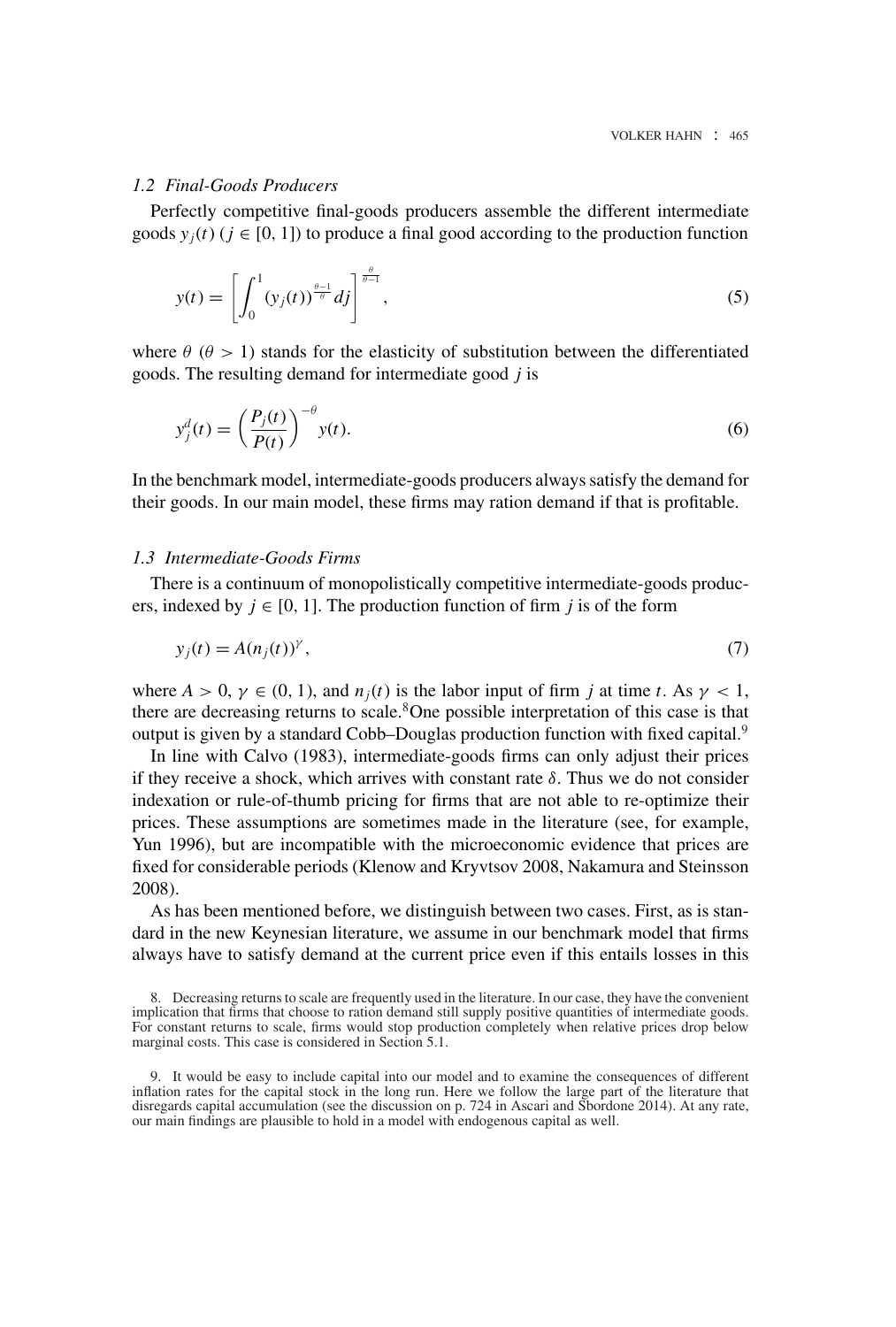

Fig 1. Log Output (Thick Black Line) for Different Levels of a Firm's Log Relative Price in the Benchmark Case, where Output is Always Determined by Demand (left panel) and the Main Model, where Output is given by Demand or Supply, whichever is Smaller (Right Panel).

period. Second, in our main model, we adopt the assumption that firms are able to ration demand at the current price. It is straightforward to derive that, in the case where firm *j* could choose its output freely, its optimal output, for given price  $P_i(t)$ , would be

$$
y_j^s(t) = \left(\gamma \frac{A^{\frac{1}{\gamma}}}{w(t)} \frac{P_j(t)}{P(t)}\right)^{\frac{\gamma}{1-\gamma}}.
$$
\n(8)

Figure 1 illustrates schematically how output is determined in the two model variants. In the benchmark model, output is always given by demand (see the left panel). Although this is a perfectly reasonable assumption under zero inflation rates because monopolistically competitive firms set prices above the market-clearing level, this assumption is more problematic under positive inflation rates and rigid prices. If a price  $P_j(t)$  has not been adjusted for some time, the relative price  $P_j(t)/P(t)$  may drop below the market-clearing level. In this case,  $y_j^s(t) < y_j^d(t)$ . As a consequence, the main model (illustrated in the right panel) involves that output is supply-determined in this case.

In our main model, firm *j*'s optimal choice in a period *t* in which it can change its price is given by the solution to the following maximization problem:

$$
\max_{P_j(t)} \mathbb{E}_t \left[ \int_t^{\infty} \frac{\lambda(\tau)}{\lambda(t)} e^{-(\rho+\delta)(\tau-t)} \left( \frac{P_j(t)}{P(\tau)} y_j(\tau) - w_{\tau} \left( \frac{y_j(\tau)}{A} \right)^{\frac{1}{\gamma}} \right) d\tau \right]
$$
  
s.t.  $y_j(\tau) = \min \left\{ y_j^d(\tau), y_j^s(\tau) \right\}, \quad \forall \tau \ge t,$  (9)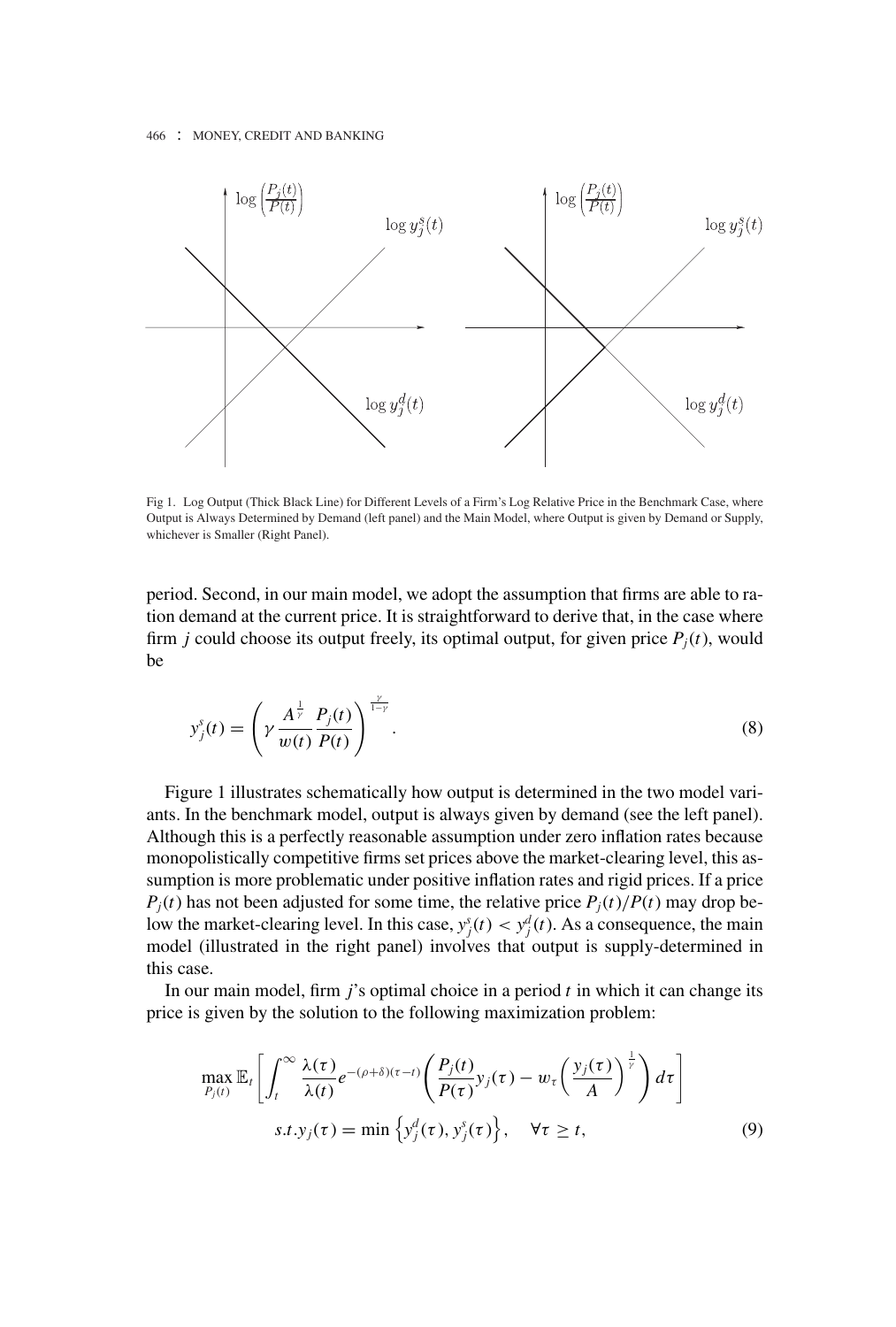where  $\lambda(t) = c(t)^{-\sigma}$ . The optimization problem in the benchmark case without the possibility of rationing is identical, except that the constraint is  $y_j(\tau) = y_j^d(\tau)$ ,  $\forall \tau \geq t$ , in this case.

## *1.4 Monetary Policy*

We close the model by assuming that the central bank follows a simple Taylor rule:

$$
i(t) = \rho + \pi^* + \phi(\pi(t) - \pi^*),
$$
\n(10)

where  $\phi > 1$  and  $\pi^*$  is the central bank's inflation target.

#### 2. BENCHMARK MODEL

Before exploring the possibility that firms ration demand, it will be instructive to solve the benchmark case where intermediate-goods firms always have to satisfy demand.<sup>10</sup> In a stationary equilibrium, equations (3) and (4) simplify to

$$
i_B = \pi^* + \rho,\tag{11}
$$

$$
\Psi(n_B)^{\varphi} = w_B(y_B)^{-\sigma},\tag{12}
$$

where we have introduced the subscript  $B$  to denote equilibrium values for the benchmark economy and have used  $c_B = y_B$ .

Equation (5) can be rewritten as

$$
y_B = \left[ \delta \int_0^\infty e^{-\delta \tau} \left( q_B^{-\theta} e^{\theta \pi^* \tau} y_B \right)^{\frac{\theta - 1}{\theta}} d\tau \right]^{\frac{\theta}{\theta - 1}},\tag{13}
$$

where  $q_B$  is a firm's reset price in relation to the price index  $P(t)$ , that is,  $q_B =$  $P_i(t)/P(t)$  at the time when it adjusts its price. Computing the integral in (13) and re-arranging yields $11$ 

$$
q_B = \left(\frac{\delta}{\delta - (\theta - 1)\pi^*}\right)^{\frac{1}{\theta - 1}}.\tag{14}
$$

10. A similar analysis for nonzero steady-state inflation can be found in, for example, Ascari and Sbordone (2014).

11. According to the terminology introduced by King and Wolman (1996) and used in Ascari and Sbordone (2014),  $q_B$  corresponds to the inverse of the price-adjustment gap.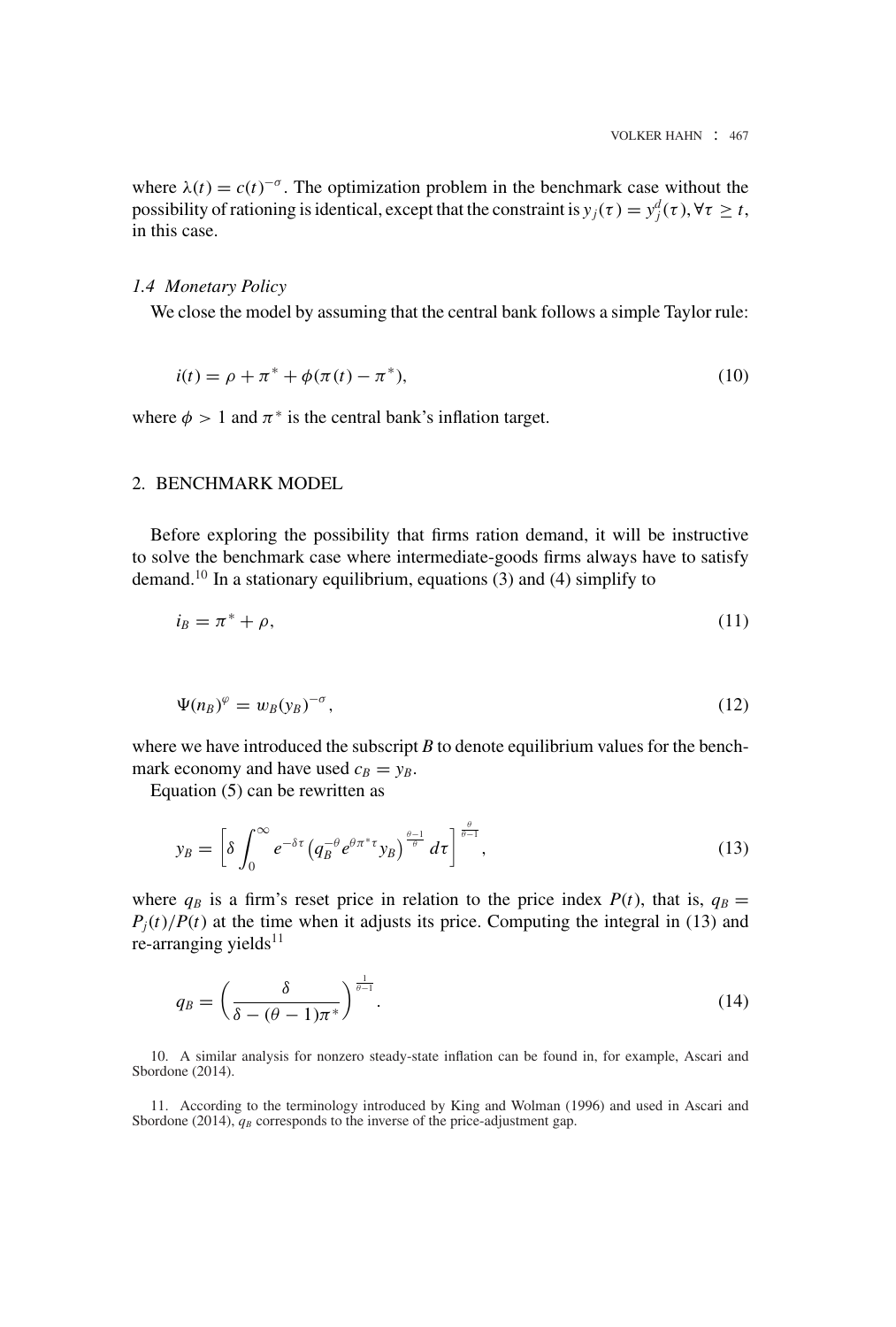We note that  $q_B$  satisfies  $q_B = 1$  for  $\pi^* = 0$  and increases with inflation. The fact that  $q_B > 1$  for  $\pi^* > 0$  has the straightforward interpretation that, under positive inflation, newly adjusted prices are higher than prices that were selected in the past. It is also noteworthy that we have to impose the restriction  $\pi^* < \delta/(\theta - 1)$ .<sup>12</sup> Otherwise the integral in (13) cannot be computed and no solution for  $q_B$  exists.

The production function for the final good, (5), can be combined with the demand for intermediate goods, (6), to obtain the following well-known equation for the price level:

$$
P(t) = \left[ \int_0^1 (P_j(t))^{1-\theta} \, df \right]^{\frac{1}{1-\theta}} \tag{15}
$$

It may be worth stressing that this equation will not hold automatically in the main model with possible rationing, as an intermediate firm's output is not necessarily given by the respective demand, (6).

The labor-market clearing condition,  $n_B = \int_0^1 n_j(t) dt$  can also be stated as  $n_B =$  $\int_0^1 (y_j(t)/A)^{1/\gamma} d\mu$ . Using (6),  $P_j(t)/P(t) = q_B e^{-\pi^*\tau}$  for the relative price of a firm  $\mu$ that adjusted its price  $\tau$  periods ago, and  $\delta e^{-\delta \tau}$  for the density function for the ages of prices, we obtain

$$
n_B = \frac{\delta}{\delta - \frac{\pi^* \theta}{\gamma}} \left(\frac{y_B}{A}\right)^{\frac{1}{\gamma}} (q_B)^{-\frac{\theta}{\gamma}}.
$$
\n(16)

The integral that we evaluated to compute  $n_B$  only exists if  $\pi^* < (\gamma \delta)/\theta$ .

Equations (14) and (16) can be combined to yield

$$
y_B = A/s_B \cdot (n_B)^{\gamma},\tag{17}
$$

where

$$
s_B := \left(\frac{\delta}{\delta - \frac{\pi^*\theta}{\gamma}}\right)^{\gamma} \left(\frac{\delta - (\theta - 1)\pi^*}{\delta}\right)^{\frac{\theta}{\theta - 1}}.\tag{18}
$$

In the literature,  $s_B$  is viewed as a measure of price dispersion.<sup>13</sup>In line with (17), we can interpret  $A/s_B$  as a measure of effective aggregate productivity.

As is well known,  $s_B$  attains its global minimum of 1 at  $\pi^* = 0$  (Schmitt-Grohé and Uribe 2007).<sup>14</sup> Analogously, effective productivity  $A/s_B$  reaches its global maxi-

13. See, for example, the survey by Ascari and Sbordone (2014).

<sup>12.</sup> It is well known that inflation must not be too high for the new Keynesian model with Calvo (1983) pricing to have an equilibrium. The respective conditions for the discrete-time case are stated in, for example, Ascari and Sbordone (2014).

<sup>14.</sup> In the limit where prices are perfectly flexible, that is, for  $\delta \to \infty$ , price dispersion goes to one as well.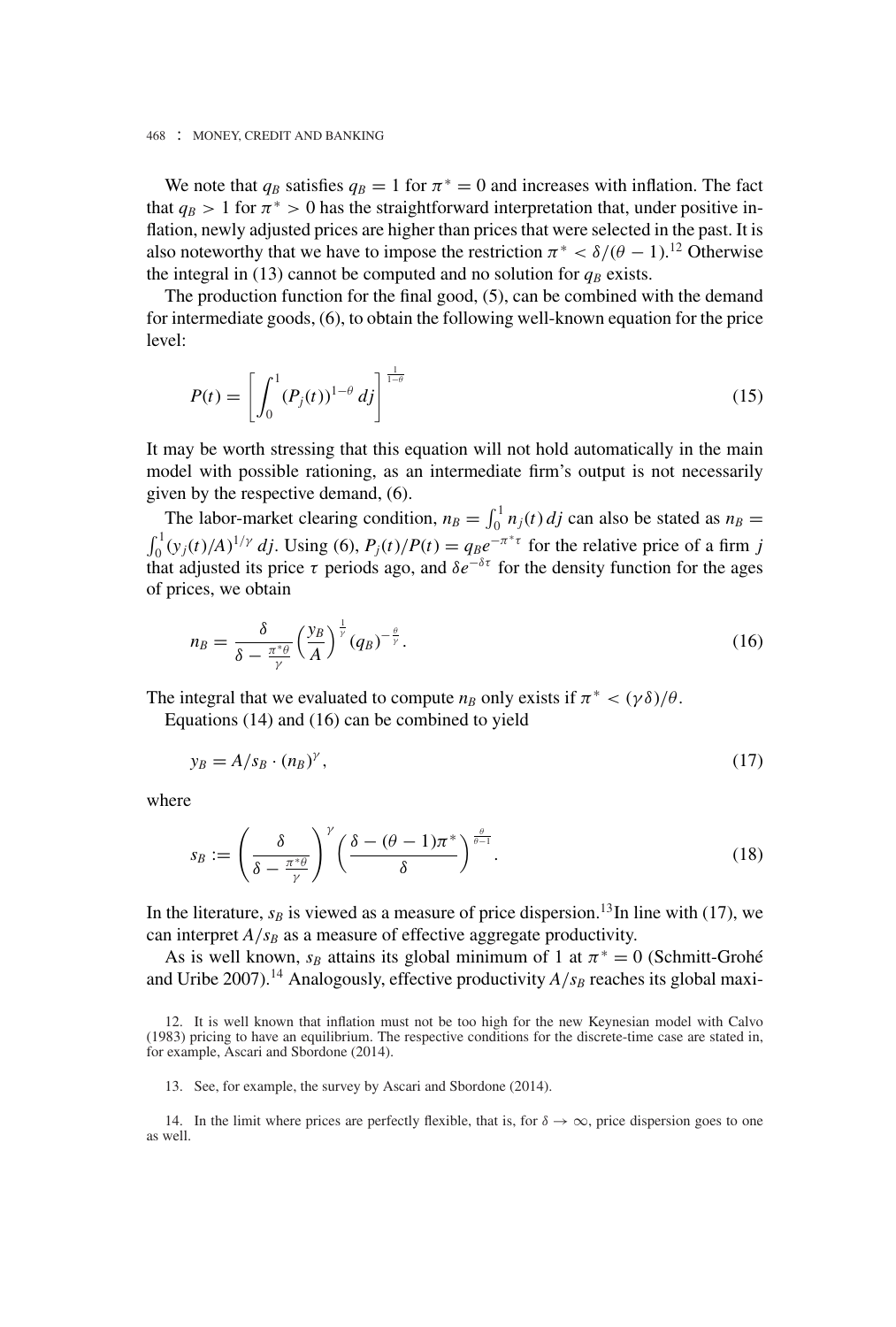mum of *A* at  $\pi^* = 0$ . For  $\pi^* < 0$ ,  $A/s_B$  increases monotonically with  $\pi^*$ . It decreases with  $\pi^*$  for positive inflation rates. Importantly, as  $\pi^*$  approaches  $(\gamma \delta)/\theta$ ,  $s_B^*$  goes to infinity and effective productivity approaches zero accordingly. In this case, even a very high quantity of labor can produce only minimal aggregate output. For inflation rates equal to or higher than  $(\gamma \delta)/\theta$ , no equilibrium of the standard new Keynesian model exists.

An intermediate firm *j* that can adjust its price in period *t* will have the following profits in period  $\tau \geq t$  as a function of the relative price chosen in *t*,  $q_i(t)$  =  $P_i(t)/P(t)$ , provided that it will not have been able to change its price in the meantime:

$$
\Pi_j^t(\tau) := \frac{e^{\pi^*(\theta-1)(\tau-t)}}{q_j(t)^{\theta-1}} y_B - \left(\frac{e^{\pi^*\theta(\tau-t)}y_B}{Aq_j(t)^{\theta}}\right)^{\frac{1}{\gamma}} w_B,
$$

where we have used that  $y_j(\tau) = y_j^d(\tau)$  and  $P(\tau) = P(t)e^{\pi^*(\tau - t)}$ . The optimal value of  $q_i(t)$  solves the optimization problem

$$
\max_{q_j(t)} \int_t^\infty e^{-(\rho+\delta)(\tau-t)} \Pi_j^t(\tau) d\tau.
$$

We observe that we have to require  $\pi^* < (\gamma(\rho + \delta))/\theta$  for the integral to exist. Then the equilibrium value of  $q_i(t)$ ,  $q_B$ , has to satisfy

$$
q_B = \left(\frac{\theta}{\theta-1}\frac{\rho+\delta-\pi^*(\theta-1)}{\gamma(\rho+\delta)-\pi^*\theta}\frac{(y_B)^{\frac{1-\gamma}{\gamma}}}{A^{\frac{1}{\gamma}}}w_B\right)^{\frac{\gamma}{\gamma+(1-\gamma)\theta}}.\tag{19}
$$

We summarize our results in the following proposition:

PROPOSITION 1. *For a given level of*  $\pi^*$  *that satisfies*  $\pi^* < (\gamma \delta)/\theta$ *, the equilibrium of the benchmark economy is given by the values of iB, wB, qB, nB, sB, and yB that satisfy (11), (12), (14), and (17)-(19). For*  $\pi^* \ge (\gamma \delta)/\theta$ *, no equilibrium exists.* 

We observe that the condition mentioned in the proposition,  $\pi^* < (\gamma \delta)/\theta$ , ensures that the other parameter restrictions stated in this section,  $\pi^* < (\gamma(\rho + \delta))/\theta$  and  $\pi^* < \delta/(\theta - 1)$ , hold automatically. Although no equilibrium of the standard new Keynesian model exists for sufficiently high inflation rates,  $\pi^* \geq (\gamma \delta)/\theta$ , the model is compatible with arbitrarily low negative rates inflation.

In the next proposition, we identify the situations in which there are incentives for firms to ration demand, that is, in which firms would profit from lowering output if this were possible.

PROPOSITION 2. *Consider a fixed level of*  $\pi^*$  *with*  $\pi^* < (\gamma \delta)/\theta$ *. In the equilibrium of the benchmark economy, the incentives to ration demand are as follows:*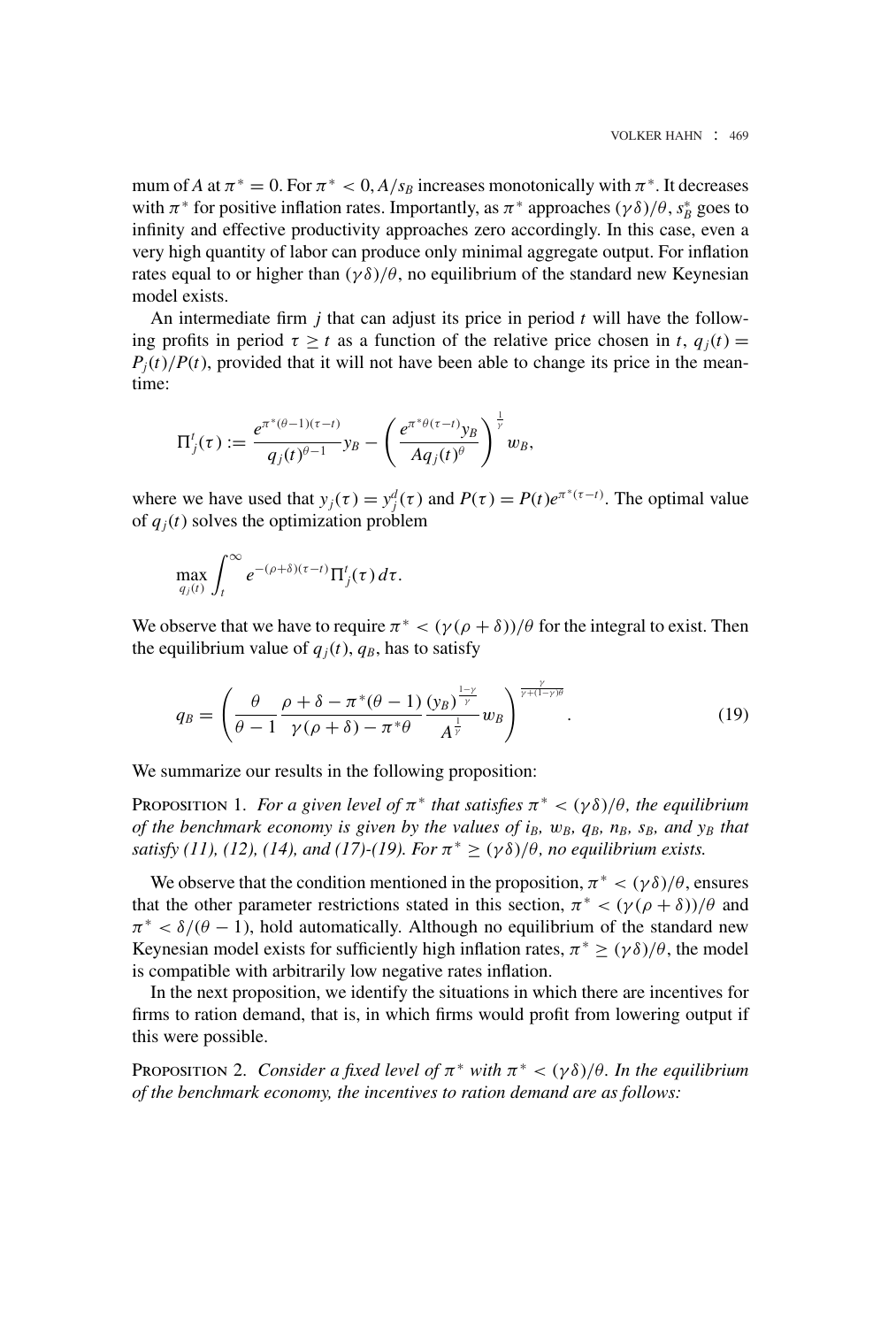*(1) For severe deflation,*  $\pi^* < -\gamma/(1-\gamma) \cdot (\rho + \delta)/(\theta(\theta-1))$ *, each firm would benefit from rationing demand in each period where it adjusts its price and in subsequent periods where the price spell satisfies*  $\tau < \hat{\tau}_B$  *with* 

$$
\hat{\tau}_B := \gamma \frac{\ln \left( \gamma \frac{\theta}{\theta - 1} \frac{(\rho + \delta) - \pi^*(\theta - 1)}{\gamma(\rho + \delta) - \pi^*\theta} \right)}{\pi^*(\gamma + (1 - \gamma)\theta)}.
$$
\n(20)

*When a time period of at least*  $\hat{\tau}_B$  *has elapsed since the last adjustment, rationing would no longer be desirable.*

- *(2) For moderate deflation,*  $\pi^* \in [-\gamma/(1-\gamma)\cdot(\rho+\delta)/(\theta(\theta-1)), 0]$ *, firms would never benefit from rationing demand.*
- (3) For positive inflation,  $π$ <sup>\*</sup> ∈ (0, (γδ)/ $θ$ ), firms would benefit from rationing de*mand after not having adjusted their prices for more than*  $\hat{\tau}_B$  *periods. They would not benefit from rationing demand before.*

The intuition for the proposition, which is proved in Appendix A, is straightforward. For positive inflation, the relative price of a firm decreases over time. At some point, the price will be so low and demand so high such that it would be desirable to supply fewer goods than demanded. For moderate deflation, the relative price increases during a spell of a constant nominal price. Hence the relative price never drops below the point where it would be optimal to ration demand. For severe deflation, each firm chooses a price that, in real terms, is so low initially such that it would be desirable not to satisfy the entire demand at the beginning. As time passes by, the relative price increases under deflation and demand drops by sufficiently much so that rationing demand is no longer attractive.

It may be noteworthy that, if we imposed a zero lower bound on nominal interest rates, a steady state would only exist for  $\pi^* \ge -\rho$ . This implies that the case with severe deflation could not arise under the zero lower bound if  $-\gamma/(1-\gamma) \cdot (\rho +$ δ)/( $θ(θ - 1)$ ) < −ρ. Nevertheless the case of severe deflation would still be relevant in cashless economies, which are plausible to be increasingly relevant in the future. In Scandinavian countries, for example, cash is rarely used and its significance is waning further.

## 3. MAIN MODEL WITH POSSIBLE DEMAND RATIONING

Having seen that there are situations where firms would benefit from rationing demand in the benchmark model, we now turn to our main model, where firms actually have the possibility to do so. We note that the possibility to ration demand will lead to equilibria that differ in a nontrivial way from those identified in the previous section, as this possibility will affect firms' price-setting in general. For example, under positive inflation, one might expect that firms choose lower prices for given marginal costs compared to the benchmark model because they take into account that low relative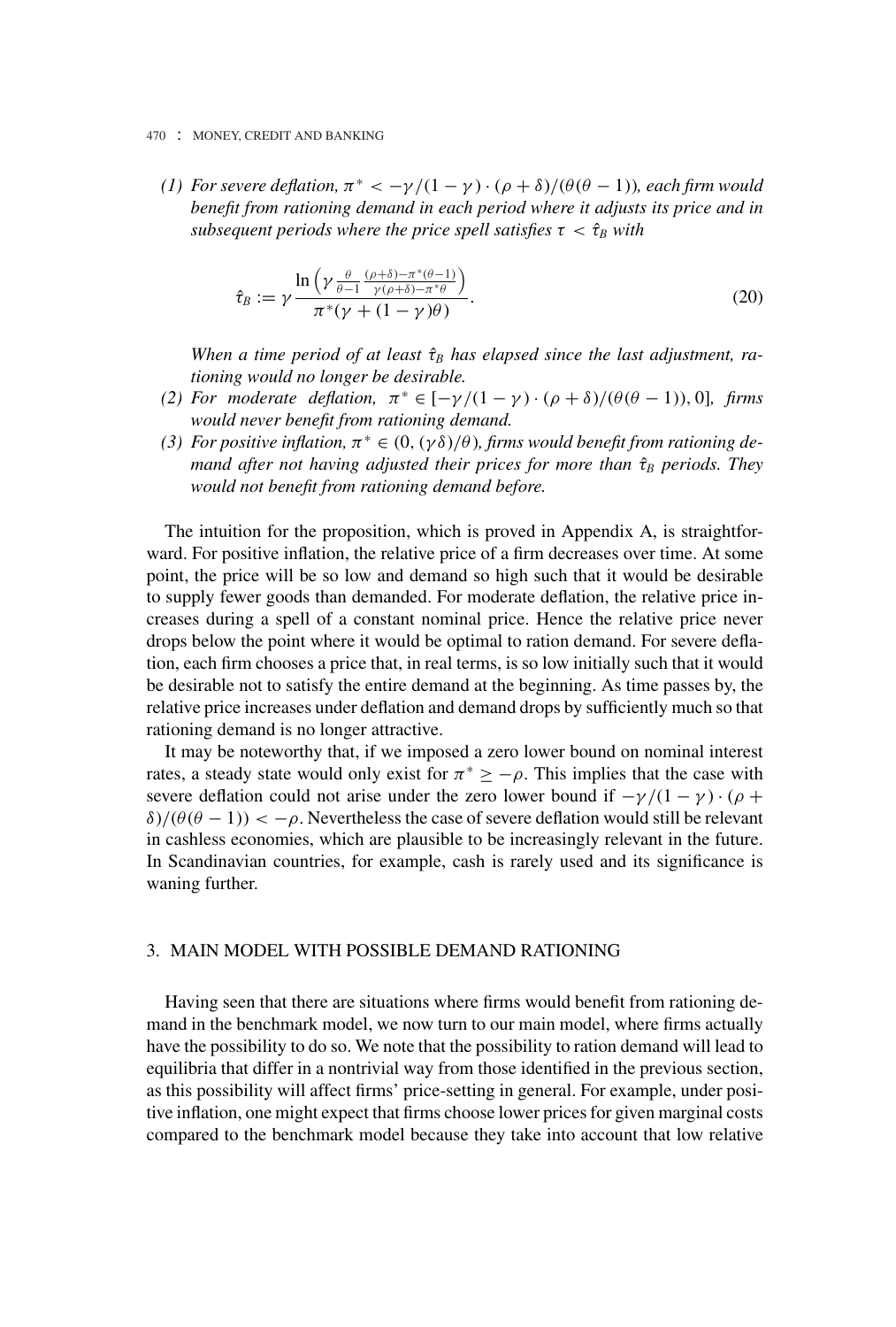prices are less harmful after long spells of constant prices when rationing is possible. Later we will show that this is indeed the case.

It will be useful to examine the three regions for the inflation rate specified in Proposition 2 separately. We begin our analysis with the case of severe deflation.

PROPOSITION 3. *For severe deflation, that is,*  $\pi^* < -\gamma/(1-\gamma) \cdot (\rho + \delta)/(\theta(\theta - \delta))$ 1))*, a unique equilibrium exists in our main model. Each firm rations demand in every period where it adjusts its price and in all subsequent periods until a time period of*  $\hat{\tau}_D$ , which is specified in Appendix B, has elapsed since it last changed its price. If a *time period of*  $\hat{\tau}_D$  *has elapsed since the last adjustment and in all subsequent periods until the next price adjustment, firms satisfy demand completely.*

The proof is given in Appendix B. Although markups over marginal costs are different than in the equilibrium of the benchmark economy with severe deflation, we note that the intuition for when rationing is profitable is identical. When deflation is severe, firms choose very low prices initially, as they anticipate their prices to increase over time in relative terms. This makes it optimal to ration demand for newly adjusted prices. If prices have not been changed for some time, they become sufficiently high relative to the other prices such that rationing ceases to be profitable.

Having explored the case of severe deflation, we now turn to moderate deflation:

PROPOSITION 4. *For moderate deflation, that is,*  $\pi^* \in [-\gamma/(1-\gamma)\cdot(\rho+\delta)/(\theta(\theta-\delta))]$ 1)), 0]*, a unique equilibrium exists in our main model. In this equilibrium, firms never ration demand. The equilibrium is identical to the one for the benchmark economy.*

Recall that Proposition 2 has shown that there are no incentives for firms to ration demand in the benchmark scenario under moderate deflation. Thus it appears plausible that the equilibrium of the benchmark economy also constitutes an equilibrium in our main model. This is shown formally in Appendix C.

It remains to analyze the case of positive inflation. In Appendix D, we prove

PROPOSITION 5. *For*  $\pi^* > 0$ , a unique equilibrium exists in our main model. Firms *do not ration demand for* τˆ*<sup>R</sup> periods after adjusting their prices, where* τˆ*<sup>R</sup> is specified in Appendix D. Afterward they start rationing demand.*

We would like to mention that, like in the case with severe deflation considered in Proposition 3, the equilibrium of our main model with positive inflation involves markups that are different from those in the benchmark case. As firms know that they will have the possibility to ration demand in the future, they choose lower markups over marginal costs. This effect and the resulting consequences for the welfare costs of inflation will be examined in more detail in the next section.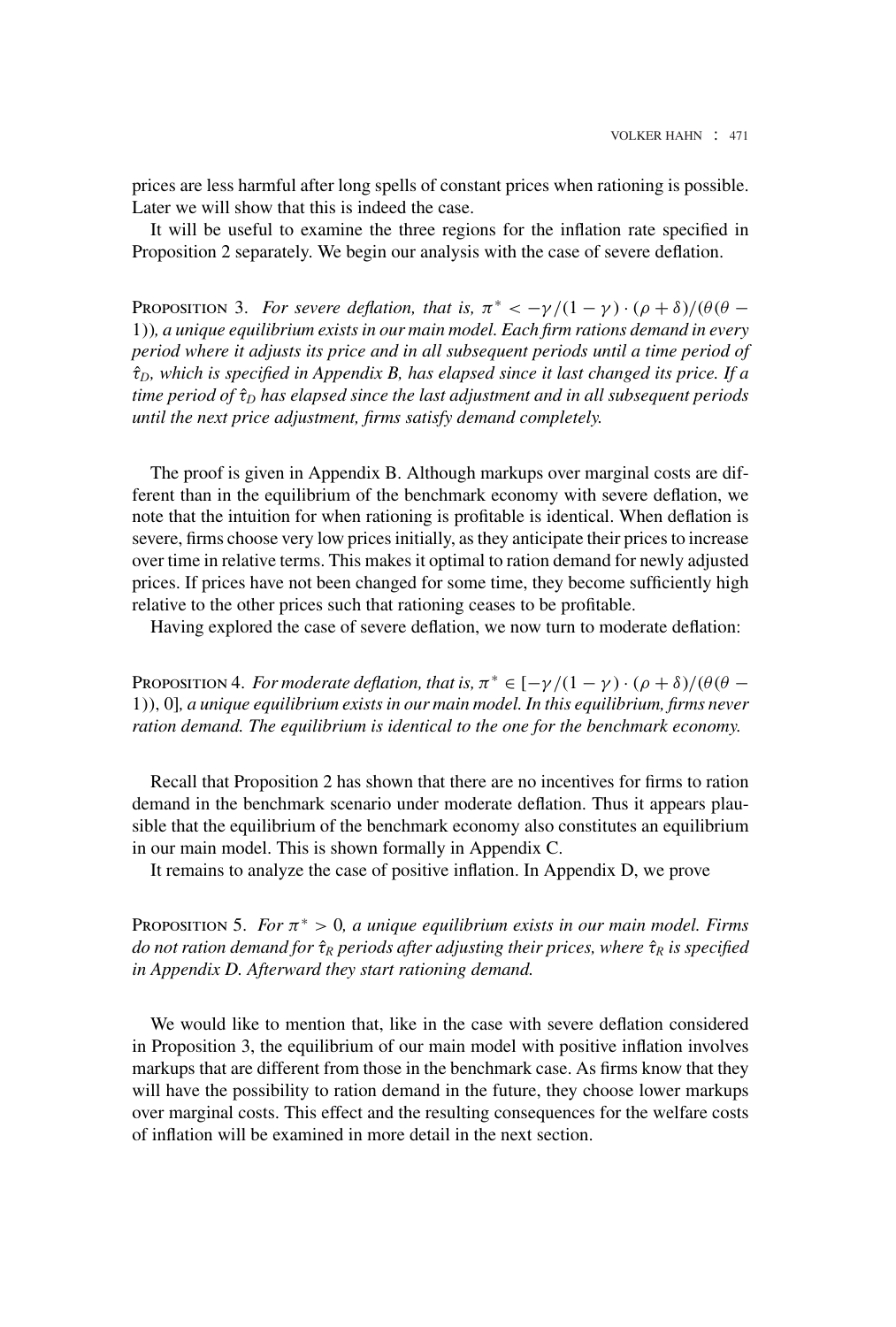## 4. THE COSTS OF INFLATION

#### *4.1 Theoretical Results*

Before stating our main results regarding the costs of inflation in the main model compared to the benchmark model, we analyze how the possibility to ration demand affects the relative prices of firms. In Appendix E, we prove

Lemma 1. *Consider the range of positive inflation rates for which an equilibrium of the benchmark economy exists, that is,*  $\pi^* \in (0, (\gamma \delta)/\theta)$ *. In the model with the possibility to ration demand, the initial relative price set by firms when they are able to adjust their prices,*  $q_R$ *, is always lower than*  $q_B$ *, the respective value in the benchmark case without the possibility to ration demand.*

Here and henceforth the subscript  $R$  stands for the main model where rationing is possible.

The lemma can be interpreted in the following way. As has been mentioned in our discussions of the benchmark model, the relative price chosen by a firm when it adjusts its price,  $q_B$ , is strictly larger than one under positive inflation, and it increases with inflation. This is simply a consequence of the fact that, under positive inflation, newly chosen prices are higher than prices that were chosen in the past. It is obvious that this pattern also holds in our main model with rationing. However, it may appear surprising at first why  $q_B > q_R$  holds for a given positive level of inflation, which is implied by Lemma 1. This finding can be explained by noting that, in our main model, prices that have not been adjusted for a long time and where rationing is profitable as a result receive a smaller weight in the price index.

The effect that demand rationing reduces the weights on very low prices is also responsible for a comparably small price dispersion *s* in our main model. This is demonstrated by the following proposition, which is proved in Appendix F.

PROPOSITION 6. *Suppose*  $\pi^* \in (0, (\gamma \delta)/\theta)$ *. In our main model with the possibility to ration demand, price dispersion s is always lower than in the benchmark case without the possibility to ration demand.*

As a consequence, effective productivity *A*/*s* is always higher in the main model than in the benchmark model under identical, positive inflation rates. In this sense, the benchmark model overstates the costs of inflation that arise from price dispersion.

In the next step, we compare the firms' markups across the two models. In Appendix G, we show

Proposition 7. *Consider the range of positive inflation rates for which an equilibrium of the benchmark economy exists, that is,*  $\pi^* \in (0, (\gamma \delta)/\theta)$ *. When adjusting their prices, firms always choose a smaller markup over marginal costs in the model with the possibility to ration demand than in the benchmark case without this possibility. For*  $\pi^* \to 0$ *, the difference in markups converges to zero.* 

Thus, for positive inflation rates, markups are lower in our main model than in the benchmark case. Markups are comparably high in the benchmark model, as high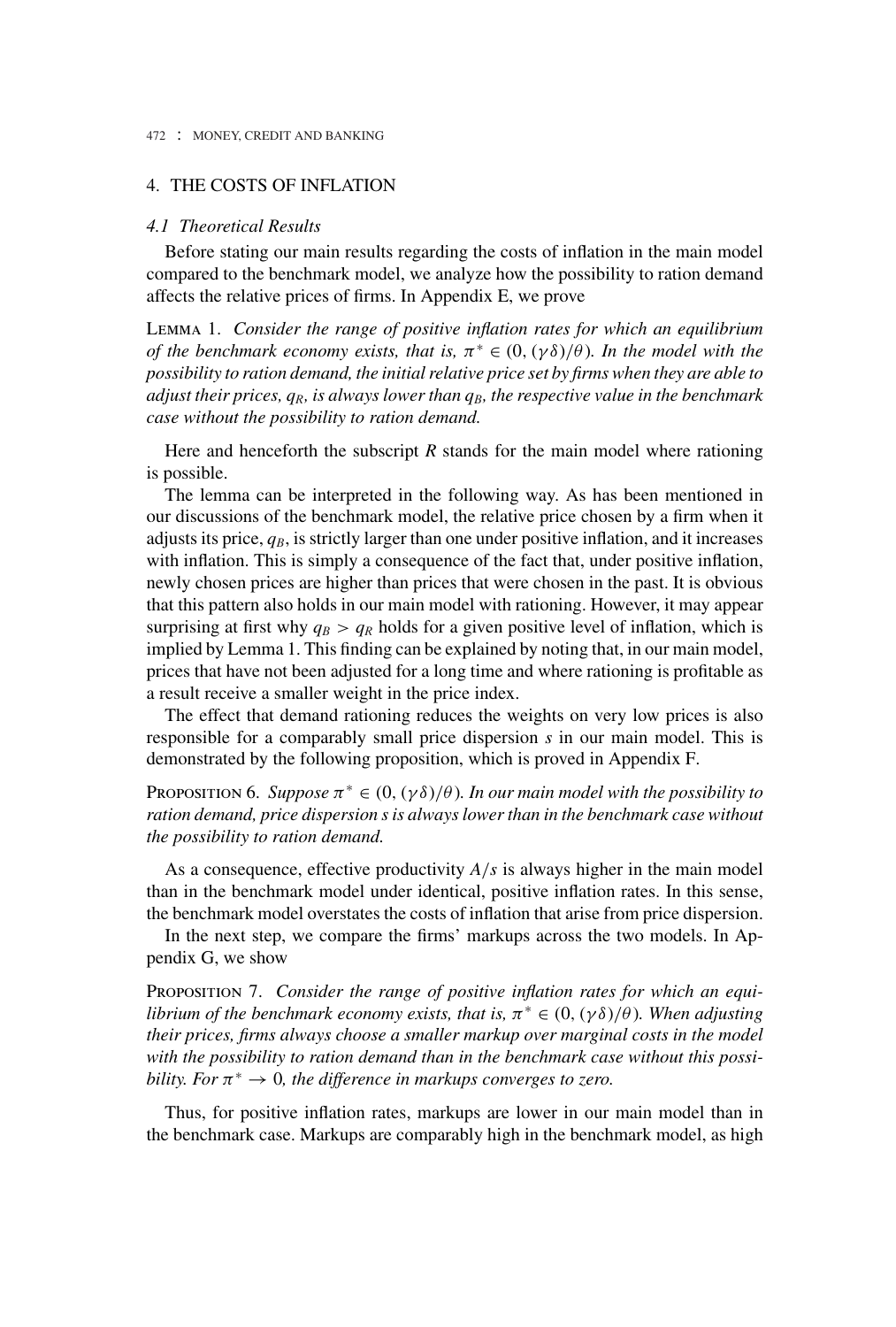markups are a precautionary measure against long price spells, which imply low relative prices and potentially high losses. In the main model, long price spells and the resulting low relative prices are less costly because firms can avoid to sell the large quantities demanded at these low prices.

Proposition 7 identifies a second reason why the assumption that firms cannot supply fewer goods than demanded tends to lead to higher costs of inflation: The possibility to ration demand entails lower markups over marginal costs and thereby reduces the inefficiencies resulting from imperfect competition.

#### *4.2 Quantitative Results*

Our theoretical analysis has shown that the possibility to ration demand always leads to more moderate effects of inflation on price dispersion and effective aggregate productivity compared to the benchmark model where rationing is not possible. Moreover, the possibility to ration demand leads to smaller markups over marginal costs under positive inflation rates. Both effects tend to entail smaller welfare costs of inflation in our main model. In order to be able to assess the plausible magnitudes of these effects, we have to assign numerical values to the parameters of our model.

We normalize aggregate productivity to  $A = 1$ . Under the interpretation that the production function (7) is of the Cobb–Douglas form with constant capital, we can adopt  $\gamma = 2/3$ , which is a value that is often found in the literature.  $\rho$  is approximately equal to the annual real interest rate, which leads us to choose  $\rho = 0.03$ . The value of  $\theta$  is crucial for our quantitative results, as it determines the initial markup when firms set their prices. Using two different estimation techniques, Basu and Fernald (2002) find values of 13% and of as low as 5%. To stack the deck against large effects of rationing, we focus on the larger value, which implies a value of  $\theta = 1.13/(1.13 - 1) \approx 8.7^{15}$  We set the inverse of the intertemporal elasticity of substitution to  $\sigma = 1$  and the inverse of the Frisch elasticity of labor supply to the same value, that is,  $\varphi = 1$ . Without loss of generality, we choose  $\Psi = 1$  for the weight on the disutility of labor in the utility function. The Calvo parameter  $\delta$  determines the length of price spells, 1/δ. Klenow and Kryvtsov (2008) and Nakamura and Steinsson (2008) find that prices typically remain unchanged for roughly three quarters, which leads to the choice  $\delta = 4/3$ .<sup>16</sup>

Before comparing the solutions for our two model variants, it may be interesting to compute  $(\gamma \delta)/\theta$ , the level of inflation, where an equilibrium of the benchmark economy ceases to exist. For our parameter choices,  $e^{(\gamma \delta)/\theta} \approx 1.108$ . As a consequence, the benchmark model makes the prediction that effective productivity reaches zero

<sup>15.</sup> We note that this value of  $\theta$  implies that, for positive inflation rates, the markup of firms is even higher than 13%. For example, for an inflation rate of 2%, the benchmark model implies an initial markup of over 20%.

<sup>16.</sup> Table 1 in Nakamura and Steinsson (2013) reports values of the mean duration of regular prices in the range from 8.6 to 11.7 months. Choosing a duration at the lower end of this range tends to lead to an underestimation of the effects of rationing.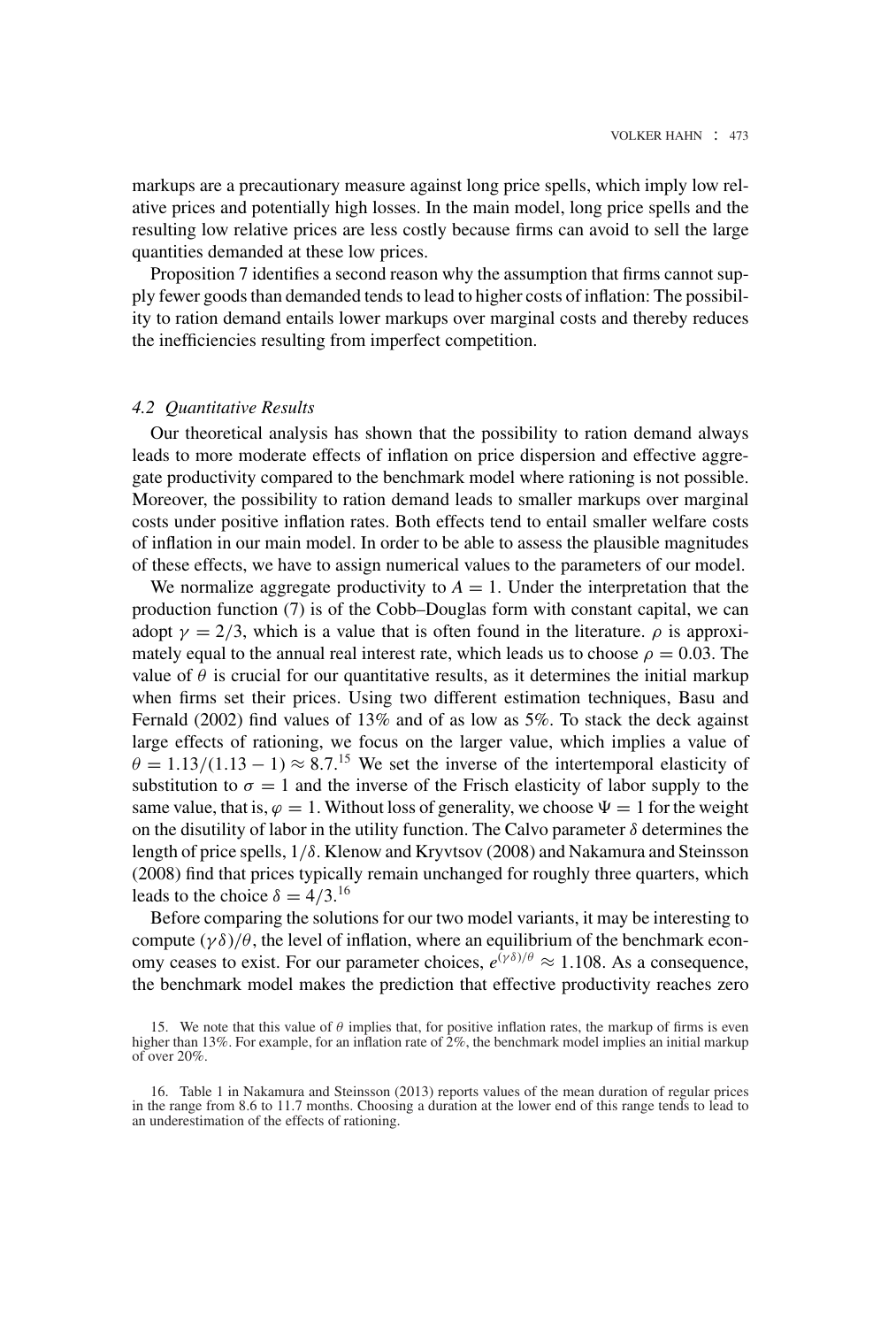

Fig 2. The Markup Over Marginal Costs Chosen by Firms that Readjust their Prices (Left Panel) and Price Dispersion (Measured as a Deviation from One, Right Panel) as Functions of Inflation  $\pi^*$ .

NOTE: The vertical dotted lines highlight the minimum inflation rate that could arise in a steady state if we imposed a zero lower bound on nominal interest rates.

at an annual inflation rate of 10.8%. This is clearly implausible as inflation rates of similar magnitude prevailed, for example, in the United States during the 1970s. As a next preliminary step, we evaluate the critical level of inflation that separates the moderate deflation scenario and the severe deflation scenario in Propositions 2–4. Evaluating  $-\gamma/(1-\gamma)\cdot(\rho+\delta)/(\theta(\theta-1))$  yields that rationing does not occur for negative inflation rates above −4.0%. For lower inflation rates and positive inflation rates, firms find it sometimes desirable to ration demand. One might also ask how strongly firms ration demand in our main model. Our calculations imply that, for an inflation rate of 2%, the output of intermediate goods is approximately 1.1% lower than demand on average.

To illustrate how inflation affects price-setting, we plot the initial markup over marginal costs that is selected by firms that re-adjust their prices as a function of the inflation rate for the benchmark case (dashed line) and the main model (solid line) in the left panel of Figure 2. The figure illustrates the finding of Proposition 7 that, for positive inflation, markups are smaller in the main model than in the benchmark version. In addition, it reveals that this effect is nonnegligible quantitatively even for comparably low inflation rates of a few percent. According to the figure, markups in the main model are smaller than in the benchmark case for severe deflation as well. Moreover, the figure confirms that the initial markup of adjusting firms increases with inflation in both model variants.<sup>17</sup> The dotted vertical lines in both panels represent the lowest possible steady-state inflation rate under the zero lower bound, that is,  $-\rho$ .

<sup>17.</sup> The fact that the initial markup increases with inflation does not imply that, for all given durations of price spells, markups increase with inflation.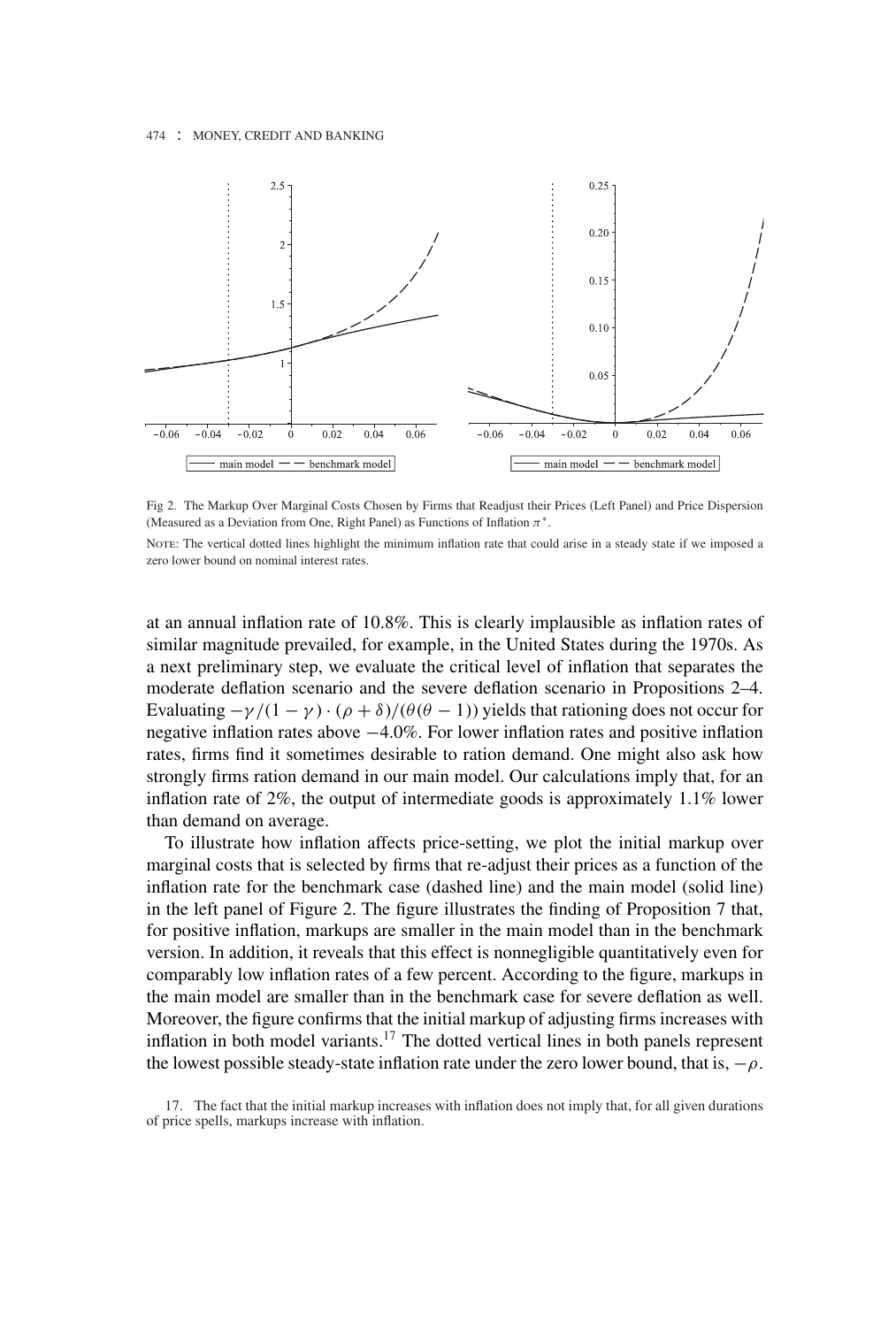

Fig 3. Final-Good Output (Left Panel) and Employment (Right Panel) as Functions of Inflation π∗.

Note: The vertical dotted lines highlight the minimum inflation rate that could arise in a steady state if we imposed a zero lower bound on nominal interest rates.

Thus the case with severe deflation, where firms that adjust their prices ration demand initially, cannot occur for the calibration under consideration if we impose the zero lower bound on nominal interest rates.

The panel on the right-hand side of Figure 2 shows price dispersion *s* for different inflation rates  $\pi^*$ . In both model variants, price dispersion is minimal at zero inflation. The figure illustrates the claim of Proposition 6 that, under positive inflation rates, *s* is larger in the benchmark case than in the main model. The figure also shows that the effect is quantitatively large. A closer look at our simulation results reveals, for example, that an annual inflation rate of 5% leads to an increase of price dispersion by 6.1% compared to the zero-inflation scenario. By contrast, our main model predicts a moderate increase of 0.7% in this case. At this point, it may be worth remembering that increases in price dispersion directly translate into decreases in effective productivity, *A*/*s*. Thus the benchmark model predicts that effective productivity decreases by 5.8% percent when inflation is at 5% rather than at zero. Our main model with rationing predicts that an inflation rate of 5% leads to a drop in effective productivity by only 0.7%.

The differences in effective productivities and markups across the two models also lead to differences in output and employment. These differences are shown in Figure 3. The left-hand panel, which shows output for the two models, demonstrates that the output loss caused by inflation is considerably more moderate in our main model than in the benchmark scenario. The right-hand panel reveals that both models predict a very different response of employment. In the benchmark model, higher inflation rates lead to sizable increases in employment, whereas the main model predicts decreases in employment in response to higher inflation rates above 1%.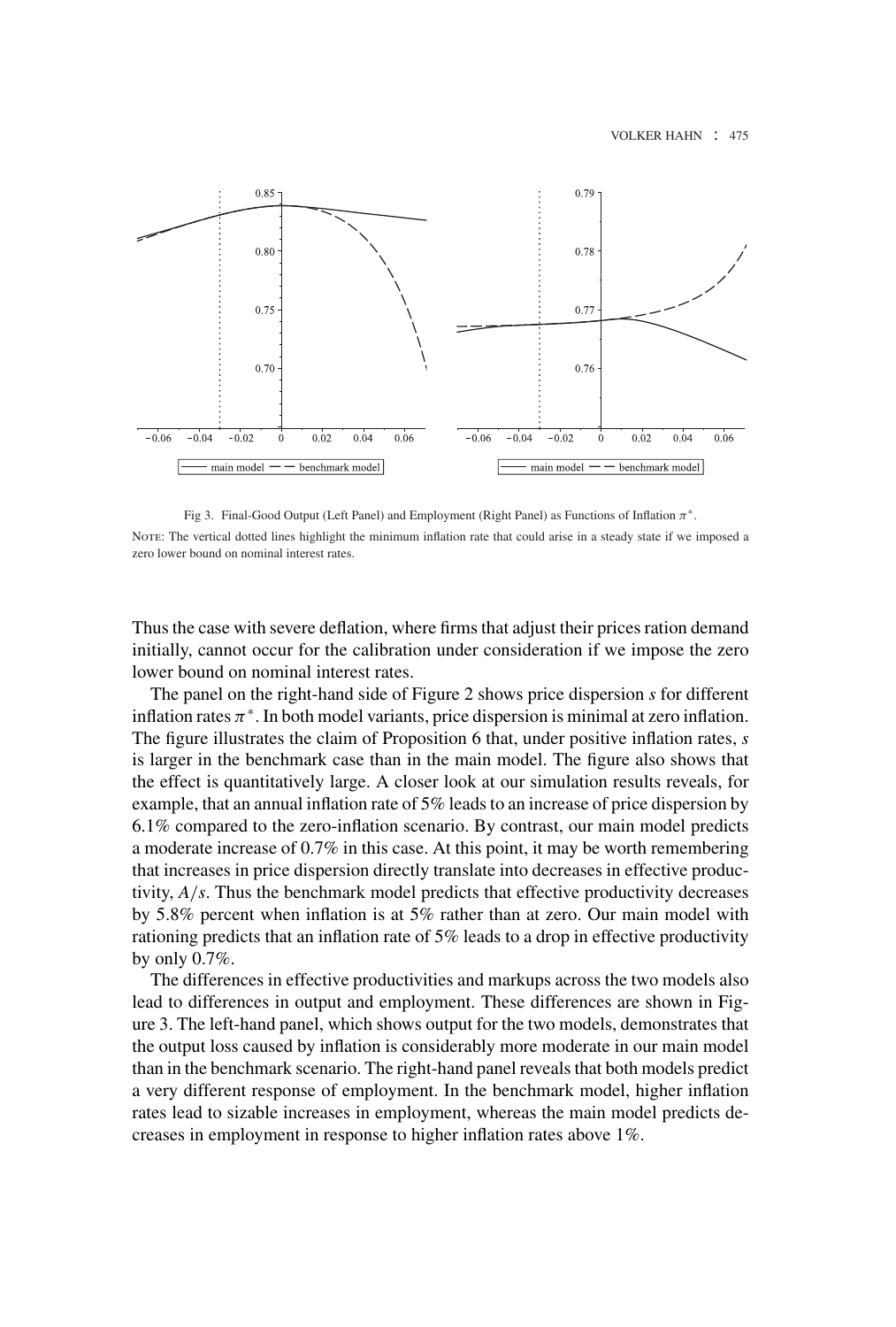

Fig 4. Consumption-equivalent Welfare, Measured in Percent, as a Function of  $\pi^*$ .

Note: The vertical dotted line highlights the minimum inflation rate that could arise in the steady state if we imposed a zero lower bound on nominal interest rates.

We conclude this section with a quantitative analysis of the effects of inflation on welfare. For this purpose, Figure 4 plots the relative change in consumption in the zero-inflation steady state that would make the household indifferent to the steady state with an inflation rate of  $\pi^*$  in the benchmark model (dashed line) and the main model (solid line). The figure confirms that the welfare costs of inflation are substantially higher in the benchmark model. For example, the benchmark model predicts that an inflation rate of 5% leads to a consumption-equivalent welfare loss of 5.7% compared to the steady state with zero inflation. In our main model, the welfare loss is only 0.7% in this case. It is clear that the differences in welfare losses would be even higher for larger inflation rates.

It may be instructive to compare the value of 0.7% to estimates of welfare losses obtained by the traditional approach that considers the area under the money demand function (see, e.g., Fischer 1981, Lucas 1981). The traditional approach tends to yield even smaller losses caused by moderate inflation. For example, Lucas (1981) estimates the welfare costs of 5% inflation to be equivalent to a 0.1% drop in consumption.

Interestingly, in the benchmark model the costs of inflation and deflation are highly asymmetric. For example, a positive inflation rate of 3% involves welfare losses of 1.6% and thus is more costly than a negative inflation rate of −3%, which entails welfare losses of 0.9%. For our main model, the pattern is reversed qualitatively: A positive rate of inflation is always socially more desirable than a negative inflation rate of the same magnitude. For example, an inflation rate of 3% corresponds to a 0.4% drop in consumption, while a negative inflation rate of −3% is equivalent to a decrease of consumption by 0.9%.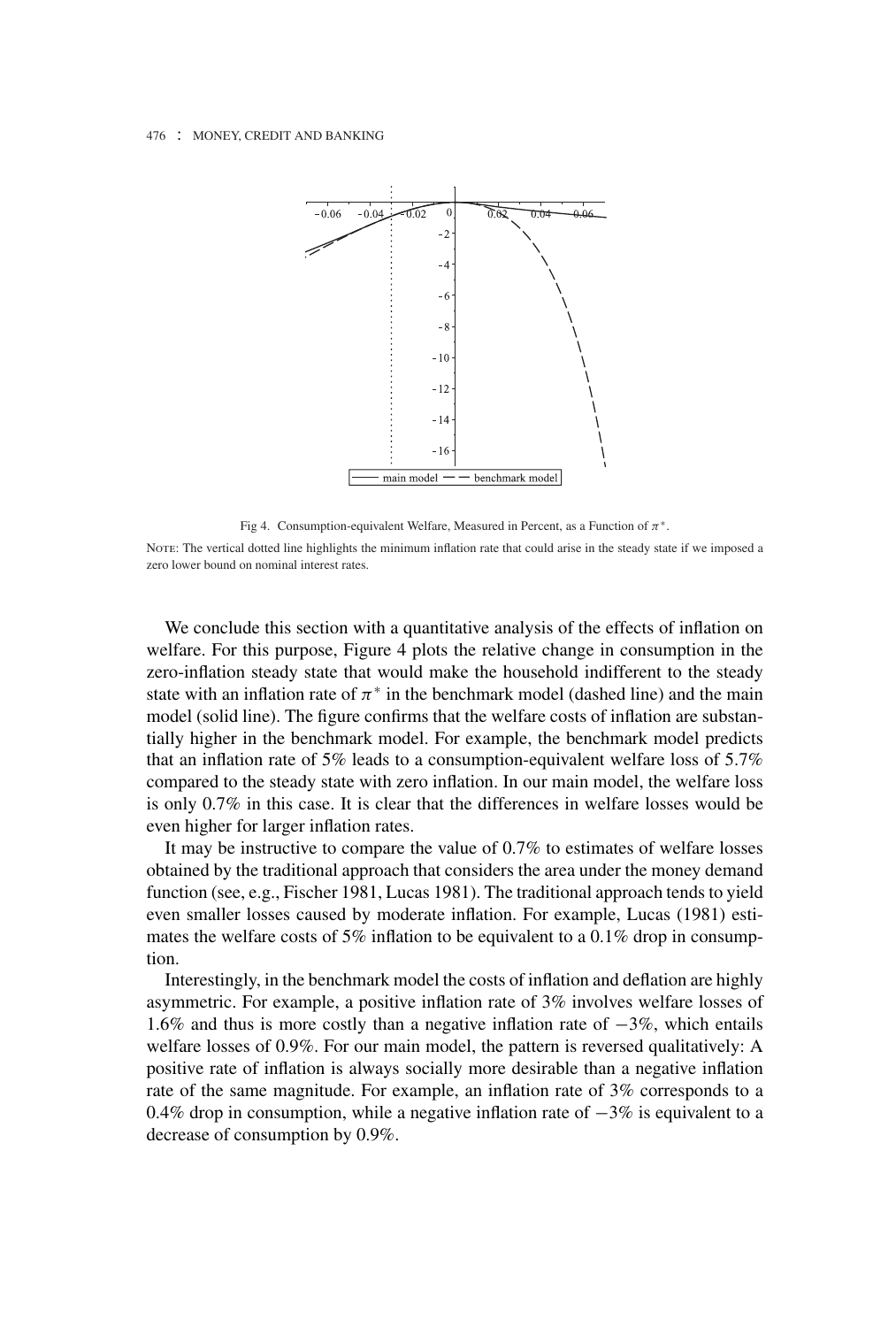## 5. ROBUSTNESS

In this section, we evaluate the robustness of our results by considering three different variants of our model. First, we analyze constant returns scale. Second, we examine how the introduction of a fixed cost of production affects our findings. Third, we discuss our implicit assumption that rationing demand involves no costs.

## *5.1 Constant Returns to Scale*

The welfare losses caused by inflation in our main model are affected by the differences in marginal costs across firms. Under constant returns to scale, these differences would disappear and thus the social costs of inflation are plausible to be lower. Hence this section assesses the extent to which our results change under constant returns to scale.

By setting  $\gamma = 1$ , it is straightforward to extend our previous results to the case of constant returns to scale. First, the benchmark economy only has an equilibrium for  $\pi^* < \delta/\theta$ . Second, firms never have an incentive to ration demand under deflation, irrespective of the level of  $\pi^*$ . For positive inflation, firms find it profitable to ration demand by stopping production completely after they have not adjusted their prices for  $\hat{\tau}_{CRTS}$  periods, where  $\hat{\tau}_{CRTS} > 0$ . Third, for positive inflation, price dispersion and the initial markup are always higher in the benchmark model than in the main model. Under deflation, both models lead to identical outcomes.

Having seen that the qualitative results under constant returns to scale are similar to the results obtained before, we now turn to the magnitude of the effects in the scenario with constant returns to scale. Figure 5 shows the consequences of inflation for price dispersion and the welfare costs of inflation as functions of  $\pi^*$  for the model with rationing and the benchmark model. Although the effects of rationing are smaller compared to the case of decreasing returns to scale, they are nonetheless nonnegligible, in particular for inflation rates higher than 7%.

#### *5.2 Fixed Cost of Production*

Introducing a fixed cost of production (see, e.g., Smets and Wouters 2003, Christiano, Eichenbaum, and Evans 2005) into our model is plausible to make rationing more prevalent. Thus one might conjecture that, in the presence of a fixed cost, the possibility that firms ration demand alleviates the social costs of inflation even more strongly than in our basic model. This conjecture is examined more closely in the following.

For this purpose, we replace the production function (7) by

$$
y_j(t) = \begin{cases} A(n_j(t))^\gamma - \Phi & \text{if } A(n_j(t))^\gamma - \Phi \ge 0, \\ 0 & \text{otherwise,} \end{cases}
$$
 (21)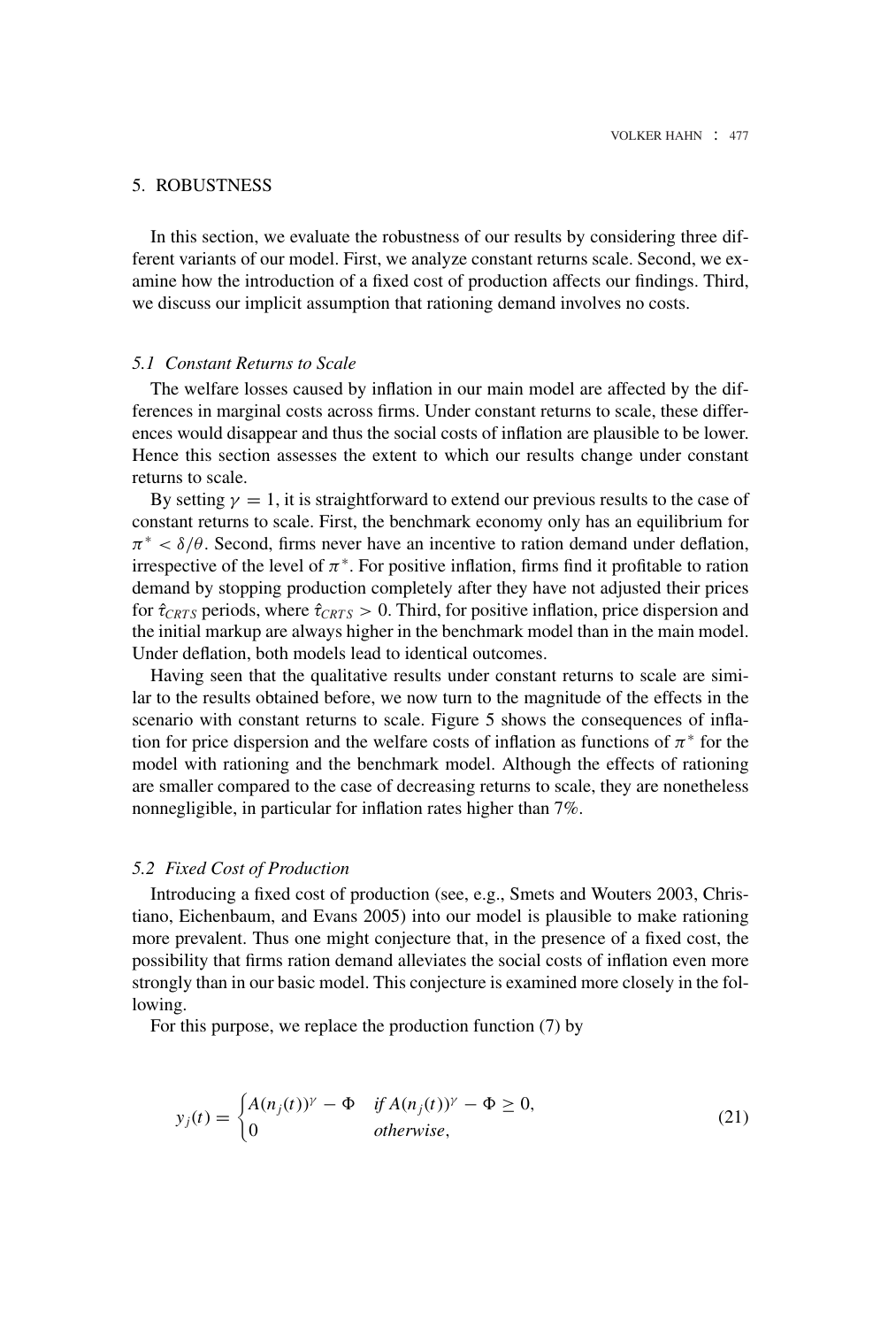

Fig 5. The Case of Constant Returns to Scale: Price Dispersion (Measured as a Deviation from One, Left Panel) and the Consumption-equivalent Welfare Losses (Right Panel) as Functions of Inflation  $\pi^*$ .

NOTE: The vertical dotted lines highlight the minimum inflation rate that could arise in a steady state if we imposed a zero lower bound on nominal interest rates.

where  $\Phi$  ( $\Phi > 0$ ) stands for the fixed cost. It is straightforward to derive that, in such a variant of our model, three regions for a firm's relative price can be distinguished. First, the price may be so high such that the firm always satisfies the demand for its goods. Second, the price may be intermediate such that the firm finds it optimal to ration demand, while continuing to produce a positive level of output. Third, the price may be so low such that the firm stops operating completely.

As it is not possible to solve this model variant analytically, we proceed by analyzing it numerically, where the algorithm is described in Appendix H. We set  $\Phi = 0.29$ and otherwise choose the same calibration as before. The value of  $\Phi$  implies that the fixed cost corresponds to roughly 45% of output for a zero-inflation steady state, which is the mean of the respective prior distribution in Smets and Wouters  $(2003)$ <sup>18</sup>

According to Figure 6, rationing is comparably common in the model with fixed cost. The fraction of firms that ration demand increases with inflation, as higher inflation rates entail larger fractions of firms with low relative prices. For inflation rates of 5%, approximately 17% of all firms produce a positive level of output that is lower than demand. For rather high inflation rates of around 7%, approximately 1% of firms have real prices that are so low such that they do not produce at all.

However, the prevalence of rationing does not imply particularly low social costs of inflation as rationing is a two-edged sword in the presence of a fixed cost. On the one hand, it avoids the high output levels of firms that have not adjusted their prices for some time. This effect is also present in the absence of a fixed cost. On the other hand,

<sup>18.</sup> In the literature,  $\Phi$  is often chosen such that steady-state profits are zero. This approach cannot be applied here, as profits depend on the inflation rate.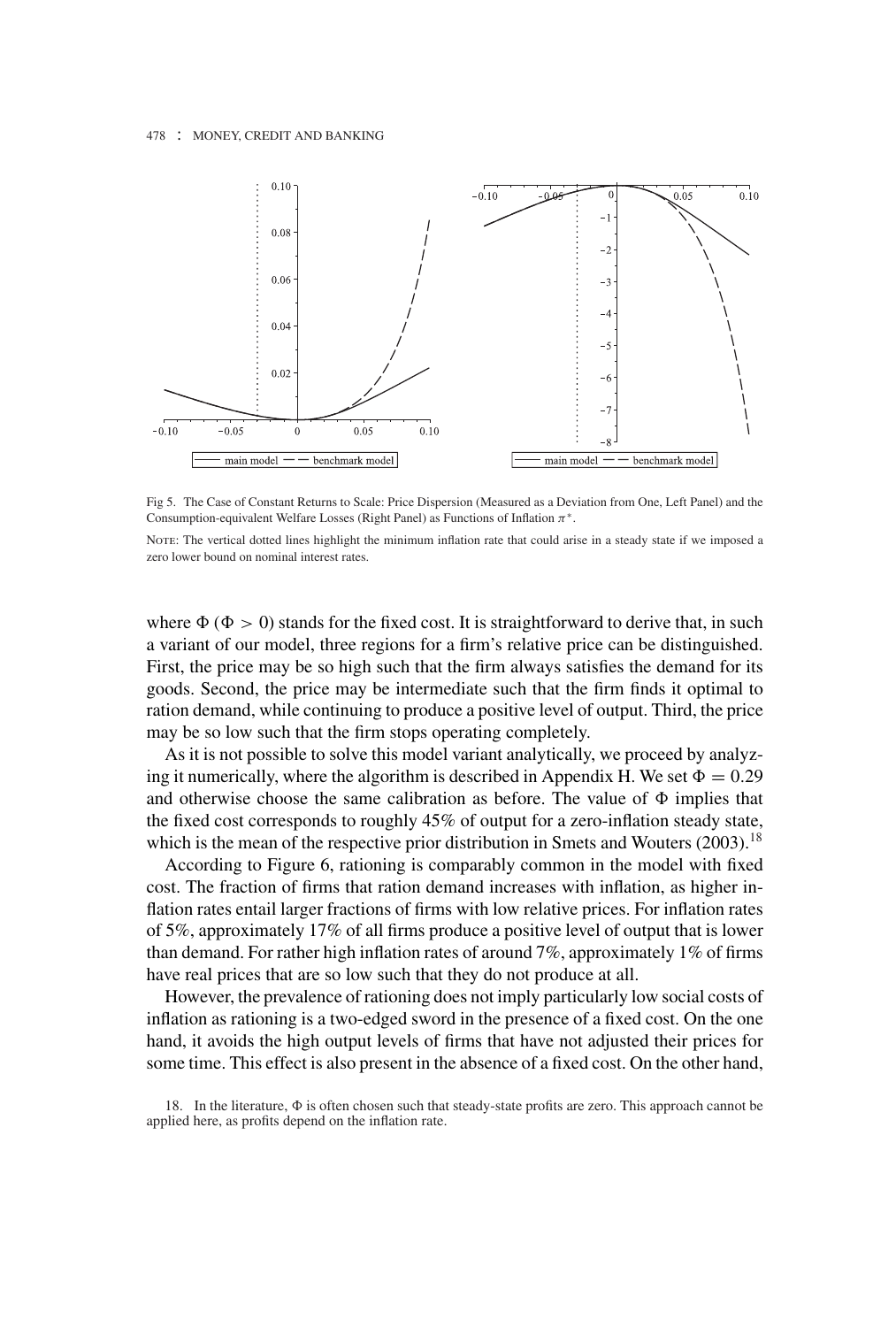

Fig 6. The Case of a Fixed Cost of Production: the Shares of Firms that Ration Demand as Functions of Inflation π∗.



Fig 7. The Case of Fixed Costs of Production: Price Dispersion (Measured as a Deviation from One, Left Panel) and the Consumption-equivalent Welfare Losses (Right Panel) as Functions of Inflation  $\pi^*$ .

for sufficiently high inflation rates, there are some firms that discontinue production entirely. The resulting reduction in the number of intermediate-product varieties has the potential to lower welfare.

Moreover, the introduction of a fixed cost makes marginal costs more similar across firms, as can be verified easily. This effect tends to lower the social costs of inflation both in the absence of rationing and in the case where rationing is possible. Overall, Figure 7 shows that the possibility of rationing has effects on welfare and price dispersion, that is,  $(An^{\gamma} - \Phi)/y$ , that are similar in magnitudes to the ones in our main model.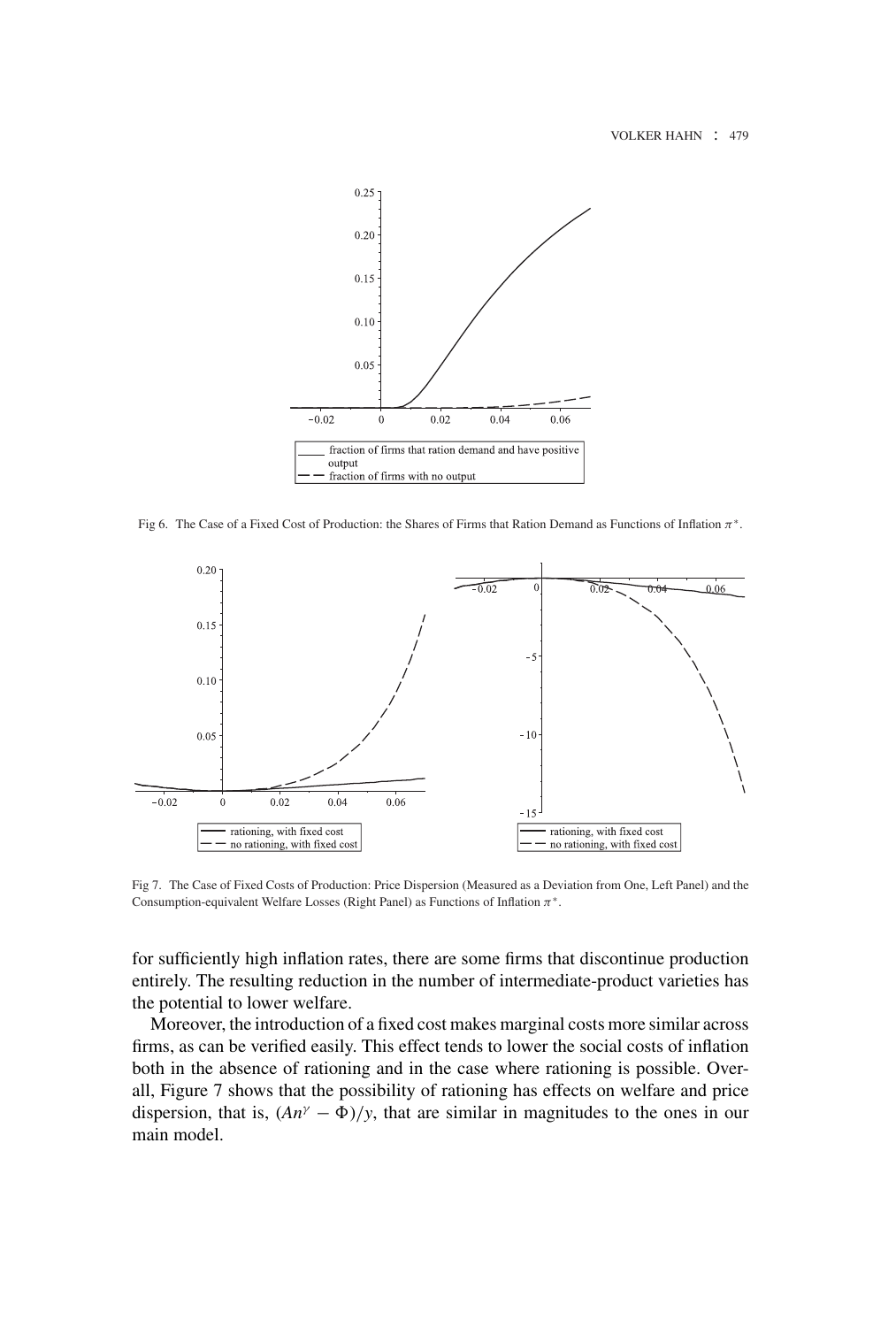#### *5.3 Costs of Rationing*

Standard new Keynesian models, which exclude the possibility of demand rationing, can be interpreted as assuming that rationing demand would involve very large costs, e.g. permanent exclusion from markets. From this perspective, the present paper takes the opposite view that rationing involves no costs at all. One might argue that some intermediate case with finite, yet nonnegligible costs of rationing is plausible. Under this interpretation, the standard new Keynesian model establishes an upper bound on the social costs of inflation, whereas the present paper establishes a lower bound.

Are the true social costs of inflation more likely to be closer to the lower bound identified in this paper or the upper bound identified by the standard approach? To answer this question, it may be helpful to compare the frequency of rationing in our model and its empirical counterpart. If the frequency of rationing in the data were much lower than in our model, this would be an indication that the costs of rationing are nonnegligible in practice.

For inflation rates of 2%, the main model can be shown to imply that 1.1% of the demand for goods is not satisfied. For the scenario with fixed costs considered in Section 5.2, which entails substantially more frequent rationing, we obtain a value of approximately 4.9%. Even the latter value is not implausibly large, as Bils (2016) reports average stockout rates of 4.6% or 7.8%, depending on the method used. Although a more thorough analysis would also take into account additional factors that could drive stockouts, the fact that our model does not predict unreasonably high levels of stockouts can be seen as an indication that its predictions about welfare may not be wide of the mark.

## 6. CONCLUSIONS

This paper has pointed out that the large costs of inflation under Calvo pricing rely on the implicit assumption that firms always have to satisfy the demands for their goods, even in cases where doing so entails negative profits. Relaxing this assumption leads to substantially more moderate costs of inflation and empirically more plausible relationships between inflation and other economic variables like employment and output.

Although this paper has focused on stationary equilibria, it would be interesting to study the dynamics of our economy in response to shocks in future work. In such an extension to our framework, one could assess how the results in the literature about the impact of trend inflation on the short-term dynamics of the new Keynesian model and equilibrium determinacy would be affected by the assumption that firms can choose the quantities they produce optimally. As explained in Ascari and Sbordone (2014), trend inflation makes price setters effectively more forward-looking under Calvo pricing by increasing the importance of future marginal costs for price-setting. This effect tends to increase the parameter region for the Taylor-rule coefficients that result in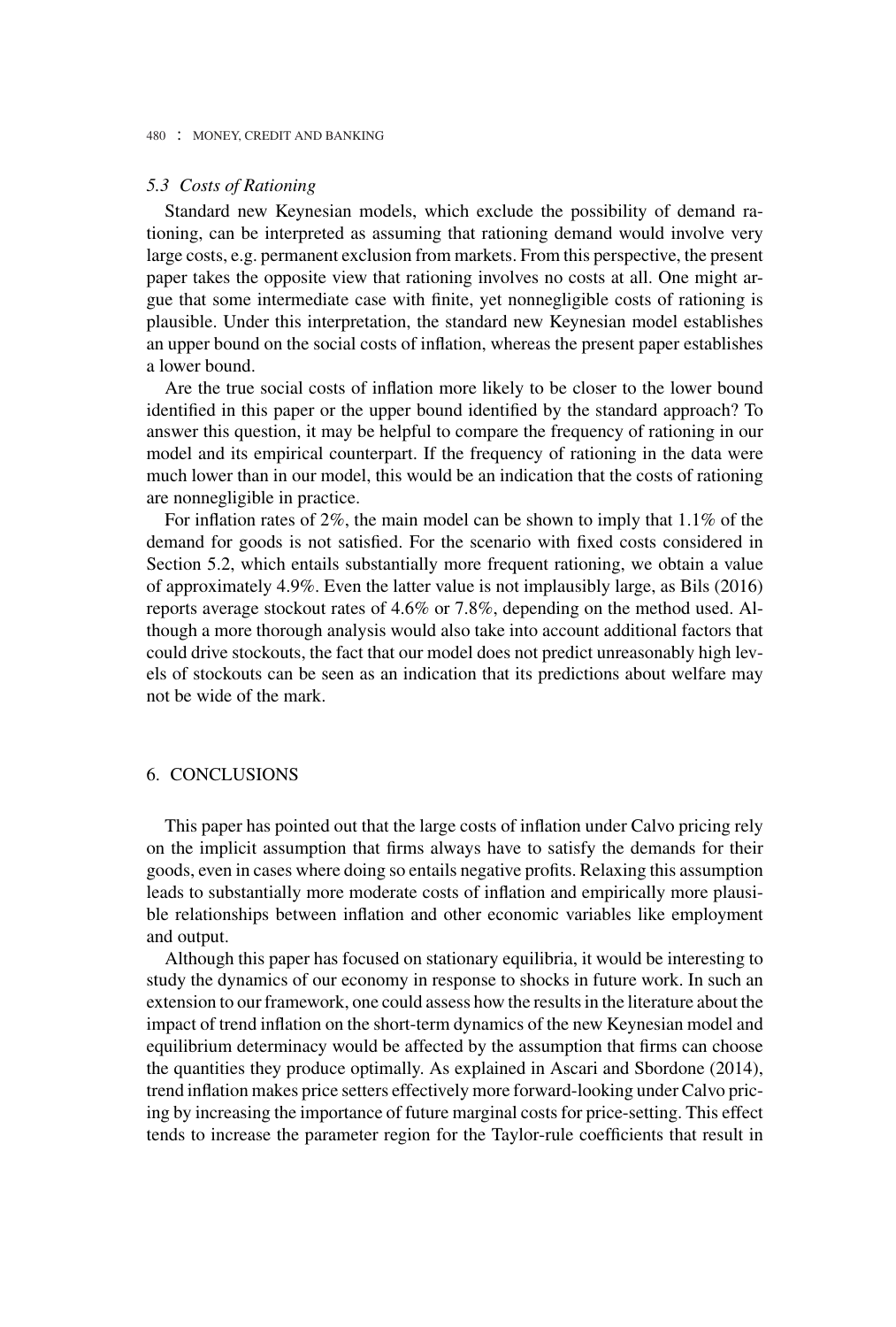indeterminacy. It appears plausible that rationing would mitigate this effect, as it reduces the influence of future marginal costs on price-setting.

Finally, it might be interesting to speculate how the mechanism outlined in this paper would affect the optimal level of the inflation target when shocks may push interest rates toward the zero lower bound from time to time. As our mechanism is plausible to reduce the costs of inflation also in a richer model that features the zero lower bound on nominal interest rates, it might provide an argument in favor of higher inflation targets.

However, caution may be advisable with respect to raising inflation targets as there may be other costs of inflation that are not captured by the standard new Keynesian model and the model in this paper. At any rate, this paper supports the point made by Nakamura et al. (2018) that the specific mechanism that is responsible for the costs of inflation in new Keynesian models may be less relevant than previously thought.

#### APPENDIX A: PROOF OF PROPOSITION 2

Let us assume, without loss of generality, that a particular firm *j* has adjusted its price in period 0. Let  $\hat{\tau}$  be the duration of the price spell where the firm is indifferent between rationing demand or not. With the help of *q*, which is the initial relative price chosen by a firm when it adjust its price, we can state the following condition for  $\hat{\tau}$ 

$$
\left(\gamma \frac{A^{\frac{1}{\gamma}}}{w} q e^{-\pi^* \hat{\tau}}\right)^{\frac{\gamma}{1-\gamma}} = q^{-\theta} e^{\pi^* \theta \hat{\tau}} y,
$$
\n(A1)

where we have used  $y_j^s(\hat{\tau}) = y_j^d(\hat{\tau})$ , (6), (8), as well as the observation that,  $\hat{\tau}$  periods after the relative price of firm *j* has been set to *q*, it is  $e^{-\pi * \hat{\tau}} q$ . Solving (A1) for  $\hat{\tau}$ yields

$$
\hat{\tau} = \frac{\log(q)}{\pi^*} + \frac{\log\left(\left(\frac{\gamma}{w}\right)^{\gamma} \frac{A}{y^{1-\gamma}}\right)}{\kappa \pi^*},\tag{A2}
$$

where

$$
\kappa := \gamma + (1 - \gamma)\theta. \tag{A3}
$$

Using (19) to substitute for *q* in (A2), we obtain the expression for  $\hat{\tau}_B$  stated in the proposition, where we have added the subscript *B* to denote the benchmark solution. It is obvious from this expression that  $\hat{\tau}_B$  is strictly positive for  $\pi^* > 0$ . It is also clear that, for positive inflation rates, the relative price of the intermediate firm's good,  $q e^{-\pi^* \tau}$ , decreases over the duration of the price spell. For positive inflation rates, we therefore conclude that the price is sufficiently high for  $\tau < \hat{\tau}_B$  such that  $y_j^s(\tau) > y_j^d(\tau)$  and that it is so low for  $\tau > \hat{\tau}_B$  such that  $y_j^s(\tau) < y_j^d(\tau)$ . This implies that rationing is desirable if and only if  $\tau > \hat{\tau}_B$ .

For  $\pi^* \in [-\gamma/(1-\gamma)\cdot (\rho+\delta)/(\theta(\theta-1)), 0]$ , no solution for  $\hat{\tau}_B$  exists in Equation (20), and  $y_j^s(\tau) \ge y_j^d(\tau)$  holds for all  $\tau \ge 0$ . Hence rationing would never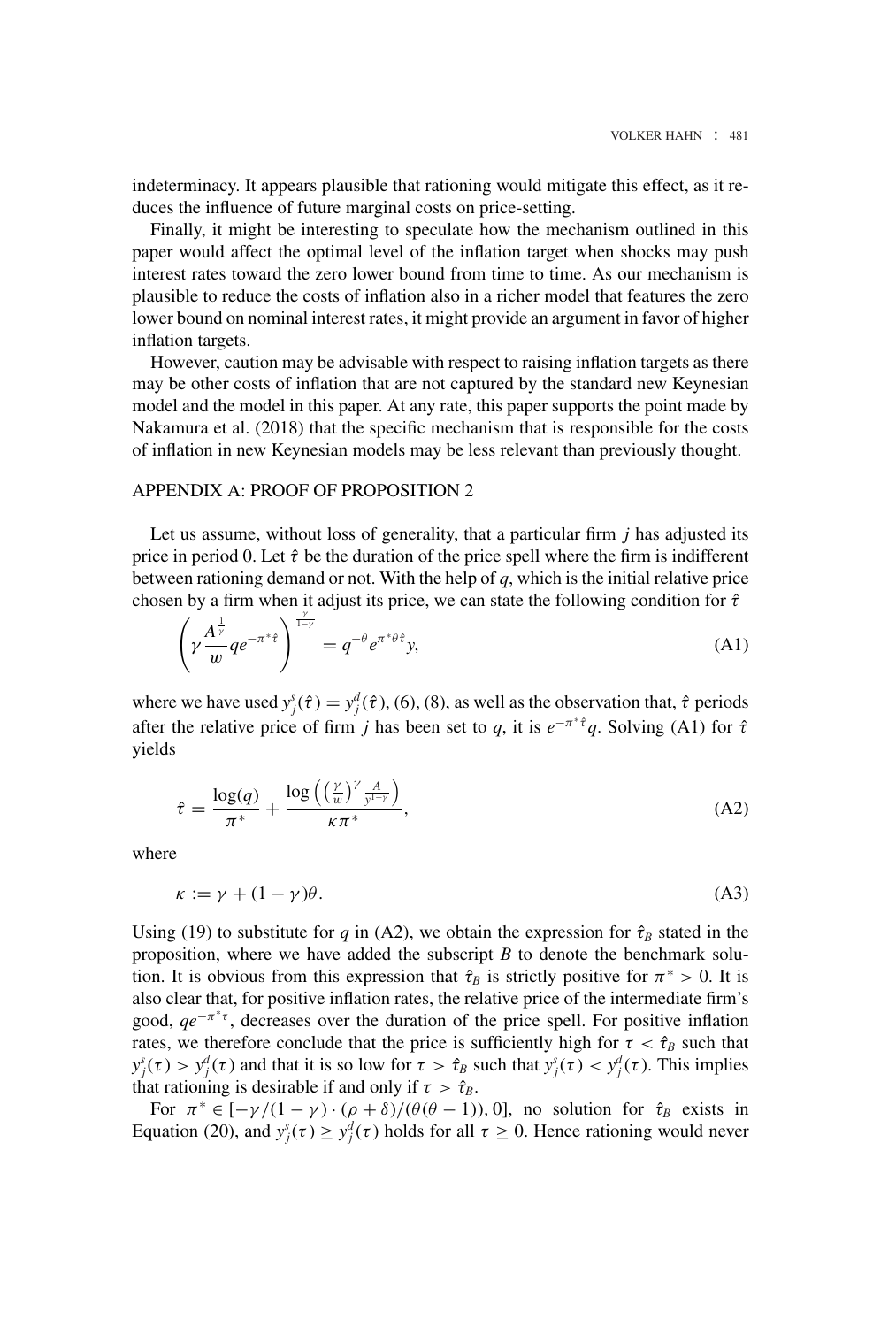be profitable for intermediate firms. For  $\pi^* < -\gamma/(1 - \gamma) \cdot (\rho + \delta)/(\theta(\theta - 1)),$  $\hat{\tau}_B$ , given by (20), is strictly positive. Moreover, we note that the relative price of the firm's good increases over time under deflation. As a consequence,  $y_j^s(\tau) < y_j^d(\tau)$ for  $\tau < \hat{\tau}_B$  and  $y_j^s(\tau) > y_j^d(\tau)$  for  $\tau > \hat{\tau}_B$ . Thus rationing would be profitable initially after an intermediate firm has adjusted its price. After  $\hat{\tau}_B$  periods, rationing demand would cease to be attractive.

#### APPENDIX B: PROOF OF PROPOSITION 3

As has been shown in Proposition 2, an equilibrium for  $\pi^* < -\gamma/(1 - \gamma) \cdot (\rho + \gamma)$ δ)/( $θ(θ - 1)$ ) would necessarily involve that intermediate firms sometimes ration demand. Assume, again without loss of generality, that firm *j* adjusts its price in period 0. Then it has to choose its relative initial price *q* to maximize its profits over the duration of the price spell,

$$
\int_0^{\hat{\tau}_D} \left( q e^{-\tau \pi^*} y_j^s(\tau) - w \left( \frac{y_j^s(\tau)}{A} \right)^{\frac{1}{\gamma}} \right) e^{-(\delta + \rho)\tau} d\tau
$$
  
+ 
$$
\int_{\hat{\tau}_D}^{\infty} \left( q e^{-\tau \pi^*} y_j^d(\tau) - w \left( \frac{y_j^d(\tau)}{A} \right)^{\frac{1}{\gamma}} \right) e^{-(\delta + \rho)\tau} d\tau,
$$
 (B1)

where  $\hat{\tau}_D$  is given by (A2), the relative price in period  $\tau$  is  $qe^{-\tau \pi^*}$ , and we have taken into account that the intermediate firm's output is determined by (8) until period  $\hat{\tau}_D$ and by (6) afterward. It is very tedious but straightforward to show that the first-order condition can be rewritten as  $19$ 

$$
\xi^{\frac{1}{1-\gamma}+\frac{\delta+\rho}{\pi^*}} = 1 - \frac{\left((\rho+\delta)+\theta(\theta-1)\pi^{\ast}\frac{1-\gamma}{\gamma}\right)\left(\rho+\delta+\frac{\pi^{\ast}}{1-\gamma}\right)}{\left(\rho+\delta-\frac{\pi^{\ast}\theta}{\gamma}\right)(\rho+\delta-(\theta-1)\pi^{\ast})},
$$
(B2)

where, with the help of  $\kappa$  (see (A3)), we have introduced

$$
\xi := q \left( \left( \frac{\gamma}{w} \right)^{\gamma} \frac{A}{y^{1-\gamma}} \right)^{\frac{1}{\kappa}}.
$$
\n(B3)

As a next step, we analyze the fraction on the right-hand side of (B2) more closely. As  $\pi^*$  < 0, the denominator is strictly positive. The first term in the numerator,  $(\rho + \delta) + \theta(\theta - 1) \cdot \pi^* \cdot (1 - \gamma)/\gamma$ , is strictly negative for the values of  $\pi^*$  under consideration. For the remaining term in the numerator,  $\rho + \delta + \pi^*/(1 - \gamma)$ , two cases need to be distinguished. First, it may be strictly positive. In this case, the right-hand side of (B2) is strictly larger than 1. As the exponent of  $\xi$  on the lefthand side is strictly negative for  $\rho + \delta + \pi^*/(1 - \gamma) > 0$ , we can conclude that, for

19. A detailed derivation is available on request.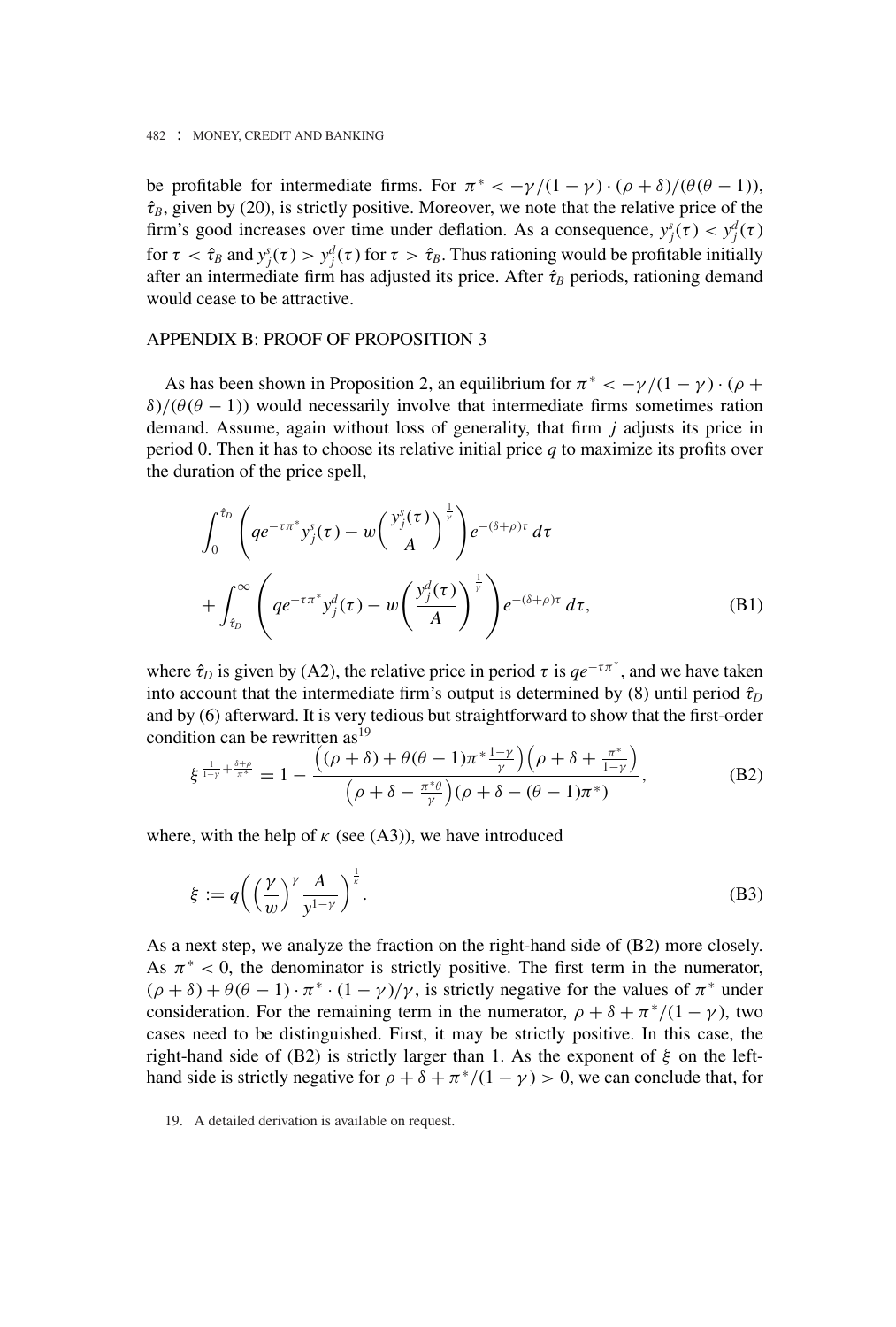$\rho + \delta + \pi^*/(1-\gamma) > 0$ , (B2) has a unique solution for ξ, which is positive and smaller than 1. Second,  $\rho + \delta + \pi^*/(1 - \gamma) < 0$  may hold, which implies that the right-hand side of  $(B2)$  is strictly smaller than  $1.^{20}$  It is easy to see that the right-hand side of (B2) is also strictly positive. As the exponent of  $\xi$  on the left-hand side is positive in the constellation under consideration, we can conclude again that a unique solution for  $\xi$  exists and that this solution is positive and smaller than 1.

We note that  $\xi$  and  $\hat{\tau}_D$  are linked via

$$
\hat{\tau}_D = \log(\xi)/\pi^*.\tag{B4}
$$

As  $\pi^*$  < 0 and  $\xi$  < 1, we obtain that  $\hat{\tau}_D$  is strictly positive.

Having analyzed the first-order condition for an intermediate firm's profitmaximization problem, we now turn to the condition that links aggregate output and the output levels of intermediate goods, that is, equation (5). As in our case, the intermediate output of a firm that adjusted its price fewer than  $\hat{\tau}_D$  periods ago is given by  $y_j^s(\tau)$  (see (8)) and by  $y_j^d(\tau)$  (see (6)) otherwise, (5) can be stated as

$$
y^{\frac{\theta-1}{\theta}} = \delta \left( \gamma \frac{A^{\frac{1}{\gamma}}}{w} q \right)^{\frac{\gamma}{1-\gamma} \frac{\theta-1}{\theta}} \int_0^{\hat{\tau}_D} e^{-\left( \delta + \frac{\gamma}{1-\gamma} \frac{\theta-1}{\theta} \pi^* \right) \tau} d\tau + \frac{\delta}{q^{\theta-1}} y^{\frac{\theta-1}{\theta}} \int_{\hat{\tau}_D}^{\infty} e^{-(\delta - \pi^*(\theta-1))\tau} d\tau.
$$
 (B5)

Using (A2), (A3), as well as (B3) and re-arranging yields

$$
q = \left[ \left( \frac{\delta}{\delta(1-\gamma)\theta + \pi^* \gamma(\theta-1)} \right) \left( (1-\gamma)\theta \xi^{\frac{\kappa}{1-\gamma}\frac{\theta-1}{\theta}} + \frac{\pi^*(\theta-1)\kappa \xi^{\theta-1-\frac{\delta}{\pi^*}}}{(\delta-\pi^*(\theta-1))} \right) \right]^{\frac{1}{\theta-1}}. \tag{B6}
$$

With the help of  $0 < \xi < 1$ , (A3), and  $\pi^* < -\gamma/(1 - \gamma) \cdot (\rho + \delta)/(\theta(\theta - 1))$ , it is possible to show that the term in parentheses on the right-hand side is strictly positive. Hence (B6) always defines a unique value of *q*.

Having examined the intermediate-goods firm's first-order condition and the finalgoods producers' production function, it remains to analyze the labor-market clearing condition  $n = \int_0^1 n_j(t) dt = \int_0^1 (y_j(t)/A)^{\frac{1}{\gamma}} dt$ . Using that  $y_j(\tau) = y_j^s(\tau)$  for firms with price spells  $\tau < \hat{\tau}_D$  and  $y_j(\tau) = y_j^d(\tau)$  for  $\tau > \hat{\tau}_D$ , where  $y_j^d(\tau)$  and  $y_j^s(\tau)$  are given in (6) and (8), we obtain

$$
n = \frac{\delta}{A^{\frac{1}{\gamma}}} \left(\gamma \frac{A^{\frac{1}{\gamma}}}{w} q\right)^{\frac{1}{1-\gamma}} \int_0^{\hat{\tau}_D} e^{-\left(\delta + \frac{\pi^*}{1-\gamma}\right)\tau} d\tau + \frac{\delta}{A^{\frac{1}{\gamma}} q^{\frac{\theta}{\gamma}}} y^{\frac{1}{\gamma}} \int_{\hat{\tau}_D}^{\infty} e^{-\left(\delta - \frac{\pi^*\theta}{\gamma}\right)\tau} d\tau. (B7)
$$

20. For the sake of brevity, we omit the analysis of the knife-edge case where  $\rho + \delta + \pi^*/(1 - \gamma) = 0$ , as it is straightforward and does not deliver additional insights.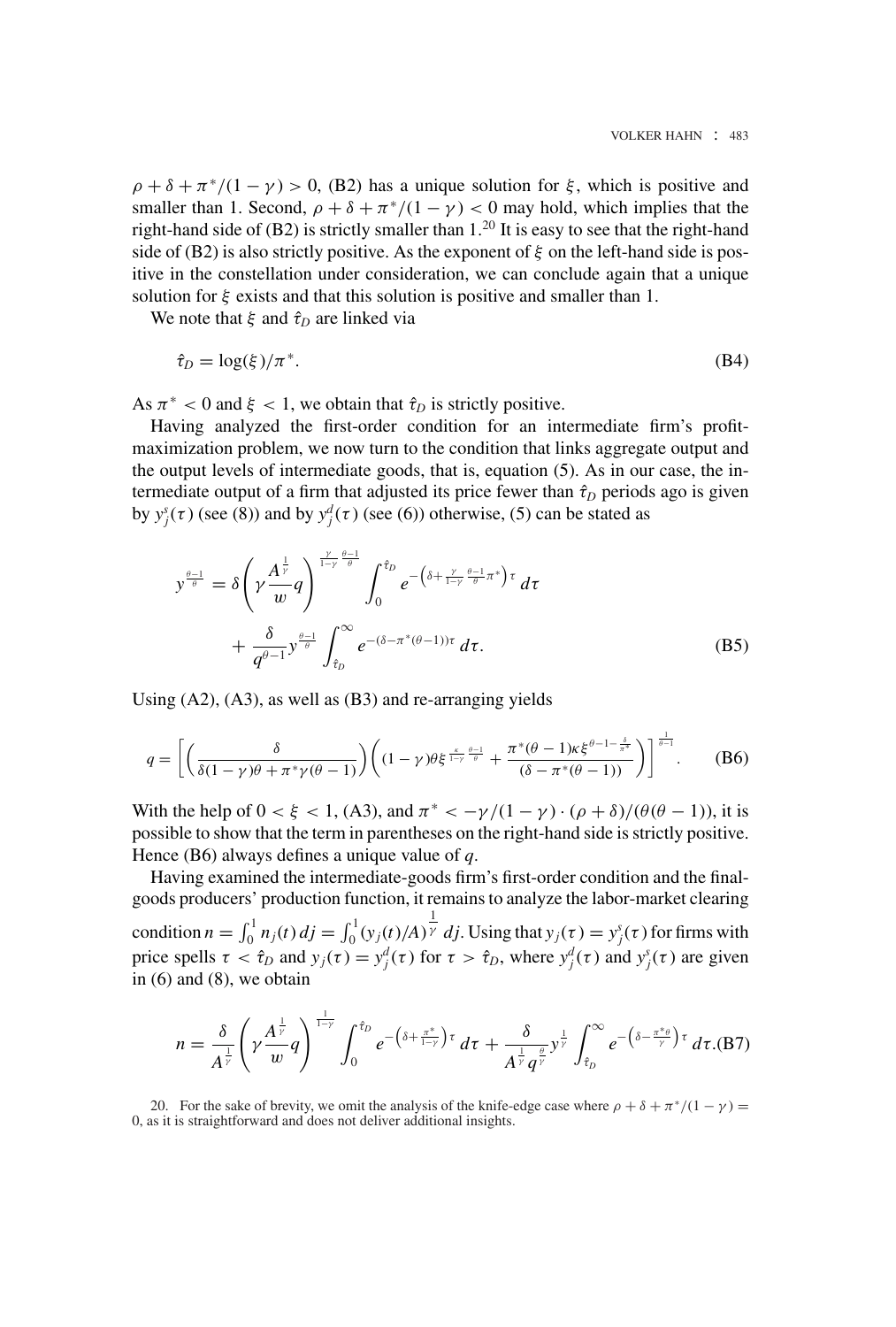After several steps, this expression can be shown to be equivalent to

$$
n = \frac{1}{A^{\frac{1}{\gamma}}} \frac{\delta y^{\frac{1}{\gamma}}}{q^{\frac{\theta}{\gamma}}} \frac{\xi^{\frac{\kappa}{\gamma(1-\gamma)}}}{\delta + \frac{\pi^*}{1-\gamma}} \left( 1 + \frac{\xi^{-\frac{\delta}{\pi^*} - \frac{1}{1-\gamma}} \kappa \pi^*}{(1-\gamma)(\gamma \delta - \pi^* \theta)} \right). \tag{B8}
$$

The measure of price dispersion,  $s = (An^{\gamma})/ \gamma$  can thus be written as

$$
s = \left[ \left( \frac{\delta}{\delta + \frac{\pi^*}{1 - \gamma}} \right) \left( 1 + \frac{\xi^{-\frac{\delta}{\pi^*} - \frac{1}{1 - \gamma}} \kappa \pi^*}{(1 - \gamma)(\gamma \delta - \pi^* \theta)} \right) \right]^\gamma \frac{\xi^{-\kappa}}{q^\theta}.
$$
 (B9)

It is immediate to verify that the expression in brackets is always positive. Hence, for given positive values of ξ and *q*, a unique positive value of *s* exists.

The uniqueness of the equilibrium follows from our previous finding that (B2), (B6), and (B9) admit unique positive solutions for  $\xi$ , *q*, and *s*. Together with  $s = (An^{\gamma})/ \gamma$  and (B3), (11) and (12) can be used to determine the equilibrium values of *i*, *n*, *y*, and *w*. The value of  $\hat{\tau}_D$  can be easily derived with the help of (B4).

### APPENDIX C: PROOF OF PROPOSITION 4

As shown in Proposition 2, provided that *q* is set as in the benchmark equilibrium, rationing demand would always make firms worse off. It remains to verify that firms would not benefit from setting *q* to a value sufficiently low so that rationing is optimal for some time. However, our analysis in Appendix B has shown implicitly that this is not the case for  $\pi^* \in [-\gamma/(1-\gamma)\cdot (\rho+\delta)/(\theta(\theta-1)), 0]$ .

## APPENDIX D: PROOF OF PROPOSITION 5

We begin our analysis of the economy with possible rationing of demand for  $\pi^*$  > 0 by looking at the profit-maximization problem of an intermediate firm. As before, we assume without loss of generality that the firm adjusts its price in period 0. Let us use *q* again to denote the relative price that the firm chooses in period 0. Because the relative price of the firm,  $qe^{-\pi^*\tau}$ , will fall over the duration of a price spell, it is clear that there will be a price duration,  $\hat{\tau}_R$ , after which rationing demand is strictly profitable.  $\hat{\tau}_R$  is strictly positive, as selecting a value of *q* that is so low such that rationing demand is always desirable cannot be profitable. $21$ 

21. Note that per-period profits, under the assumption that  $y_j^s(t) < y_j^d(t)$ , decrease with the relative price in the respective period.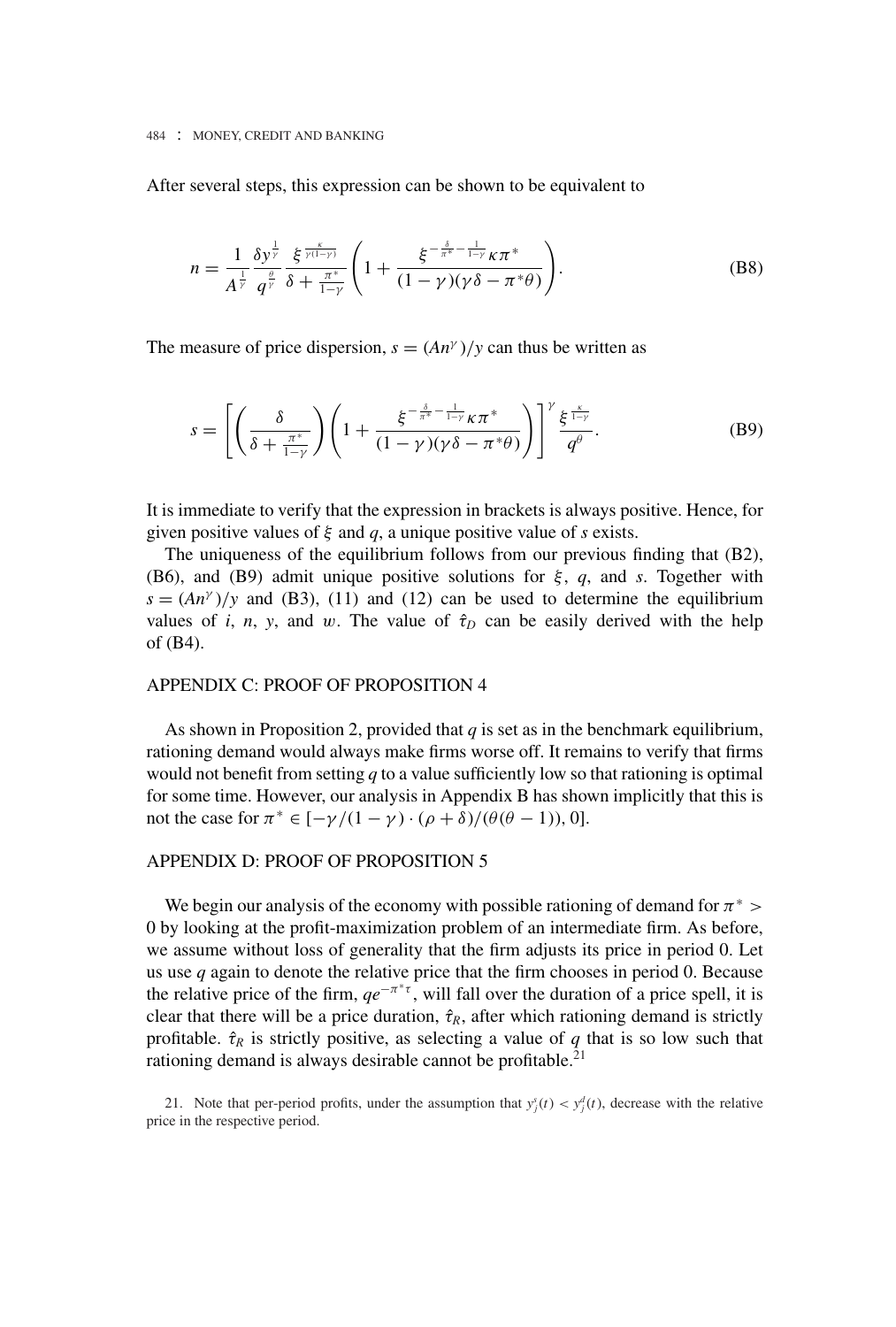The firm's discounted profits over the duration of the price spell that starts in period 0 are

$$
\int_0^{\hat{\tau}_R} \left( q e^{-\tau \pi^* y_j^d}(\tau) - w \left( \frac{y_j^d(\tau)}{A} \right)^{\frac{1}{\gamma}} \right) e^{-(\delta + \rho)\tau} d\tau
$$
  
+ 
$$
\int_{\hat{\tau}_R}^{\infty} \left( q e^{-\tau \pi^* y_j^s}(\tau) - w \left( \frac{y_j^s(\tau)}{A} \right)^{\frac{1}{\gamma}} \right) e^{-(\delta + \rho)\tau} d\tau,
$$
 (D1)

where  $\hat{\tau}_R$  is given by (A2). Additionally, we have taken into account that the relative price in period  $\tau$  is  $qe^{-\tau \pi^*}$  and that output is determined by  $y_j^d(\tau)$  until period  $\hat{\tau}_R$  and by  $y_j^s(\tau)$  afterward. Utilizing (6), (8), and (B4), the resulting first-order condition can be simplified to

$$
f(\xi) := -(\theta - 1) \frac{\xi^{\frac{\rho + \delta}{\pi^*} - (\theta - 1)} - 1}{\rho + \delta - (\theta - 1)\pi^*} + \theta \frac{\xi^{\frac{\rho + \delta}{\pi^*} - \frac{\theta}{\gamma}} - 1}{\rho + \delta - \frac{\pi^* \theta}{\gamma}} + \frac{1}{\rho + \delta + \frac{\pi^*}{1 - \gamma}} = 0.
$$
 (D2)

We note that  $\hat{\tau}_R \ge 0$  requires  $\xi \ge 1$ , as  $\hat{\tau}_R = \log(\xi)/\pi^*$ . In order to establish that (D2) has a unique solution for  $\xi$  with  $\xi \geq 1$ , we highlight several properties of  $f(\xi)$ . First, *f*(ξ) is a continuously differentiable function. Second,  $f(1) = 1/(\rho + \delta + \pi^*/(1 - \delta))$  $\gamma$ )) > 0 holds. Third, we note that  $f'(1) = 1/\pi^*$ . Fourth,  $f'(\xi) = 0$  has a unique solution for  $\xi > 1$ . It is given by  $\xi = (\theta/(\theta - 1))^{1/k}$ . Fifth,  $\lim_{\xi \to \infty} f(\xi) = -\infty$ . Taken together, these properties imply that  $f(\xi) = 0$  has a unique solution for  $\xi$ , which satisfies  $\xi > (\theta/(\theta - 1))^{\gamma/\kappa} > 1$ .

As a next step, we evaluate the condition that relates aggregate output and intermediate inputs, that is, (5). For positive inflation rates, the intermediate output of a firm that adjusted its price fewer than  $\hat{\tau}_R$  periods ago is given by  $y_j^d(\tau)$  (see (6)) and by  $y_j^s(\tau)$  (see (8)) otherwise. Consequently, (5) can be written as

$$
y^{\frac{\theta-1}{\theta}} = \frac{\delta}{q^{\theta-1}} y^{\frac{\theta-1}{\theta}} \int_0^{\hat{\tau}_R} e^{-(\delta-\pi^*(\theta-1))\tau} d\tau + \delta \left(\gamma \frac{A^{\frac{1}{\gamma}}}{w} q\right)^{\frac{\gamma}{1-\gamma} \frac{\theta-1}{\theta}} \int_{\hat{\tau}_R}^{\infty} e^{-\left(\delta + \frac{\gamma}{1-\gamma} \frac{\theta-1}{\theta}\pi^*\right)\tau} d\tau. (D3)
$$

Using  $(A2)$ ,  $(A3)$ , and  $(B3)$  and re-arranging yields

$$
q = \left[\frac{\delta}{\delta - (\theta - 1)\pi^*} \left(1 - \frac{\pi^*(\theta - 1)\kappa \xi^{-\frac{\delta}{\pi^*} + \theta - 1}}{\delta(1 - \gamma)\theta + \pi^* \gamma(\theta - 1)}\right)\right]^{\frac{1}{\theta - 1}}.
$$
 (D4)

For  $\xi > 1$  and  $\pi^* < \frac{\delta}{\theta - 1}$ , one can easily demonstrate

$$
\frac{\pi^*(\theta - 1)\kappa \xi^{-\frac{\delta}{\pi^*} + \theta - 1}}{\delta(1 - \gamma)\theta + \pi^* \gamma(\theta - 1)} < 1. \tag{D5}
$$

Because of (D5) and  $\delta/(\delta - (\theta - 1)\pi^*) > 0$ , (D2) involves a real solution for *q* for any given level of  $\xi$  with  $\xi > 1$ .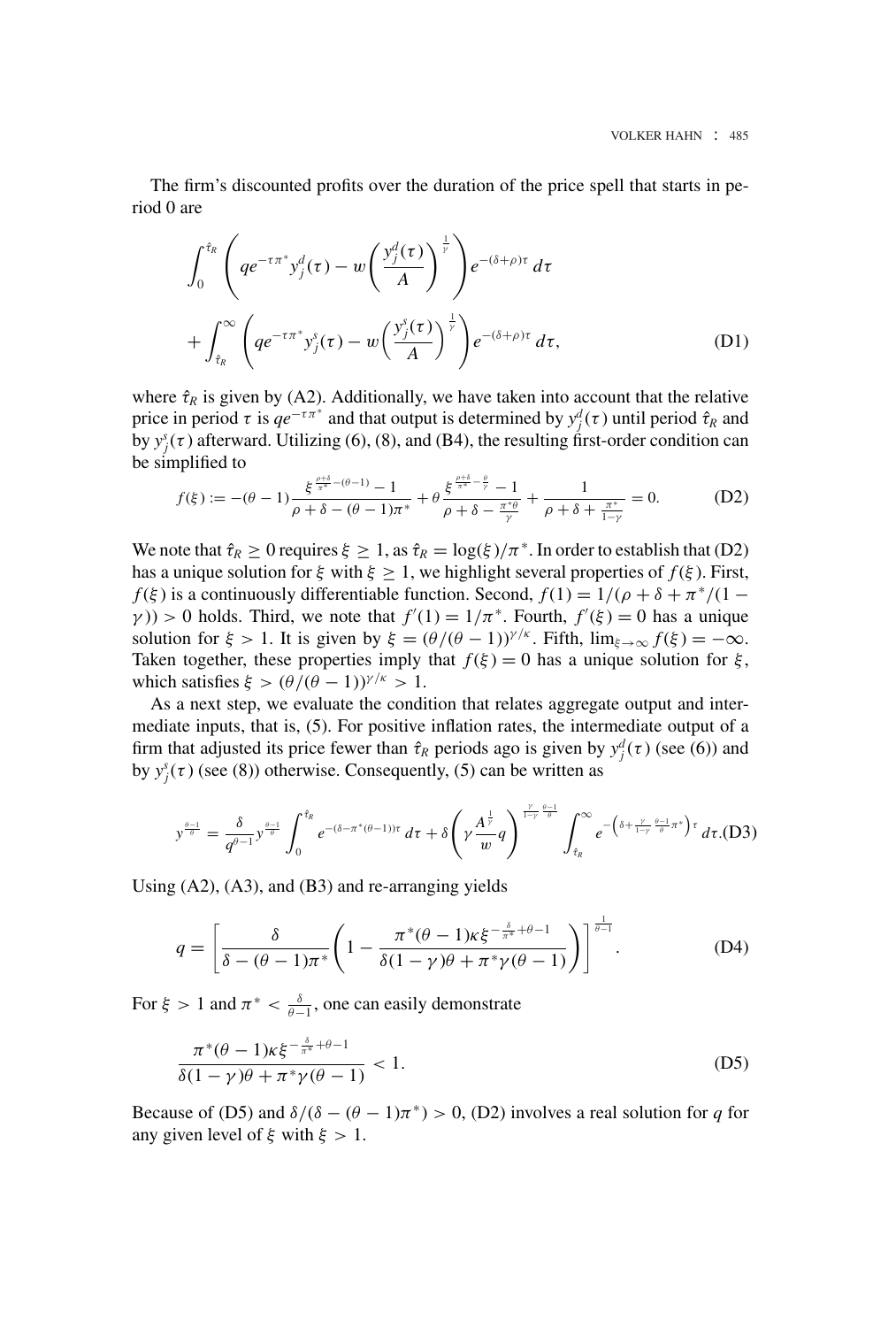The labor-market clearing condition,  $n = \int_0^1 n_j(t) dt = \int_0^1 (y_j(t)/A)^{\frac{1}{\gamma}} dt$ , can be shown to be equivalent to

$$
s = q^{-\theta} \left[ \frac{\delta}{\delta - \frac{\pi^*\theta}{\gamma}} \left( 1 - \frac{\pi^*\kappa \xi^{-\frac{\delta}{\pi^*} + \frac{\theta}{\gamma}}}{\gamma(\delta(1-\gamma) + \pi^*)} \right) \right]^\gamma, \tag{D6}
$$

where  $s = (An^{\gamma})/y$ .

The uniqueness of the equilibrium follows from the fact that (D2), (D4), (D6) admit unique positive solutions for  $\xi$ , *q*, and *s*. Together with  $s = (An^{\gamma})/y$  and  $\xi = q[(\gamma/w)^\gamma \cdot A/y^{1-\gamma}]^{1/\kappa}$ , (11) and (12) can be used to determine the equilibrium values of *i*, *n*, *y*, and *w*. The value of  $\hat{\tau}_R$  follows from (B4). As  $\xi > 1$ , this value is strictly positive.

#### APPENDIX E: PROOF OF LEMMA 1

To show the lemma, we have to compare  $q$  in the benchmark case, which is given by (14), with the respective value for the model with the possibility of rationing, that is, (D4). For  $\pi^* > 0$ , it is clear that

$$
\left(1 - \frac{\pi^*(\theta - 1)\kappa \xi^{-\frac{\delta}{\pi^*} + \theta - 1}}{\delta(1 - \gamma)\theta + \pi^* \gamma(\theta - 1)}\right)^{\frac{1}{\theta - 1}} < 1,\tag{E1}
$$

which proves the statement of the lemma.

## APPENDIX F: PROOF OF PROPOSITION 6

To establish that *s* is smaller in the economy with the possibility of rationing than in the benchmark case, we combine (D4) and (D6) to yield the following expression for *s* in the main model with positive inflation:

$$
s_R = \left(\frac{\delta}{\delta - \frac{\pi^*\theta}{\gamma}}\right)^{\gamma} \left(\frac{\delta - (\theta - 1)\pi^*}{\delta}\right)^{\frac{\theta}{\theta - 1}} \frac{\left(1 - \frac{\pi^* \kappa \xi^{-\frac{\delta}{\pi^*} + \frac{\theta}{\gamma}}}{\gamma(\delta(1 - \gamma) + \pi^*)}\right)^{\gamma}}{\left(1 - \frac{\pi^*(\theta - 1)\kappa \xi^{-\frac{\delta}{\pi^*} + \theta - 1}}{\delta(1 - \gamma)\theta + \pi^*\gamma(\theta - 1)}\right)^{\frac{\theta}{\theta - 1}}} \tag{F1}
$$

For the benchmark case, it has been shown before that *s* amounts to

$$
s_B = \left(\frac{\delta}{\delta - \frac{\pi^*\theta}{\gamma}}\right)^{\gamma} \left(\frac{\delta - (\theta - 1)\pi^*}{\delta}\right)^{\frac{\theta}{\theta - 1}}.\tag{F2}
$$

Proving the proposition therefore amounts to establishing that

$$
\left(1 - \frac{\pi^*(\theta - 1)\kappa\xi^{-\frac{\delta}{\pi^*} + \theta - 1}}{\delta(1 - \gamma)\theta + \pi^*\gamma(\theta - 1)}\right)^{\frac{\theta}{\theta - 1}} > \left(1 - \frac{\pi^*\kappa\xi^{-\frac{\delta}{\pi^*} + \frac{\theta}{\gamma}}}{\gamma(\delta(1 - \gamma) + \pi^*)}\right)^{\gamma} \tag{F3}
$$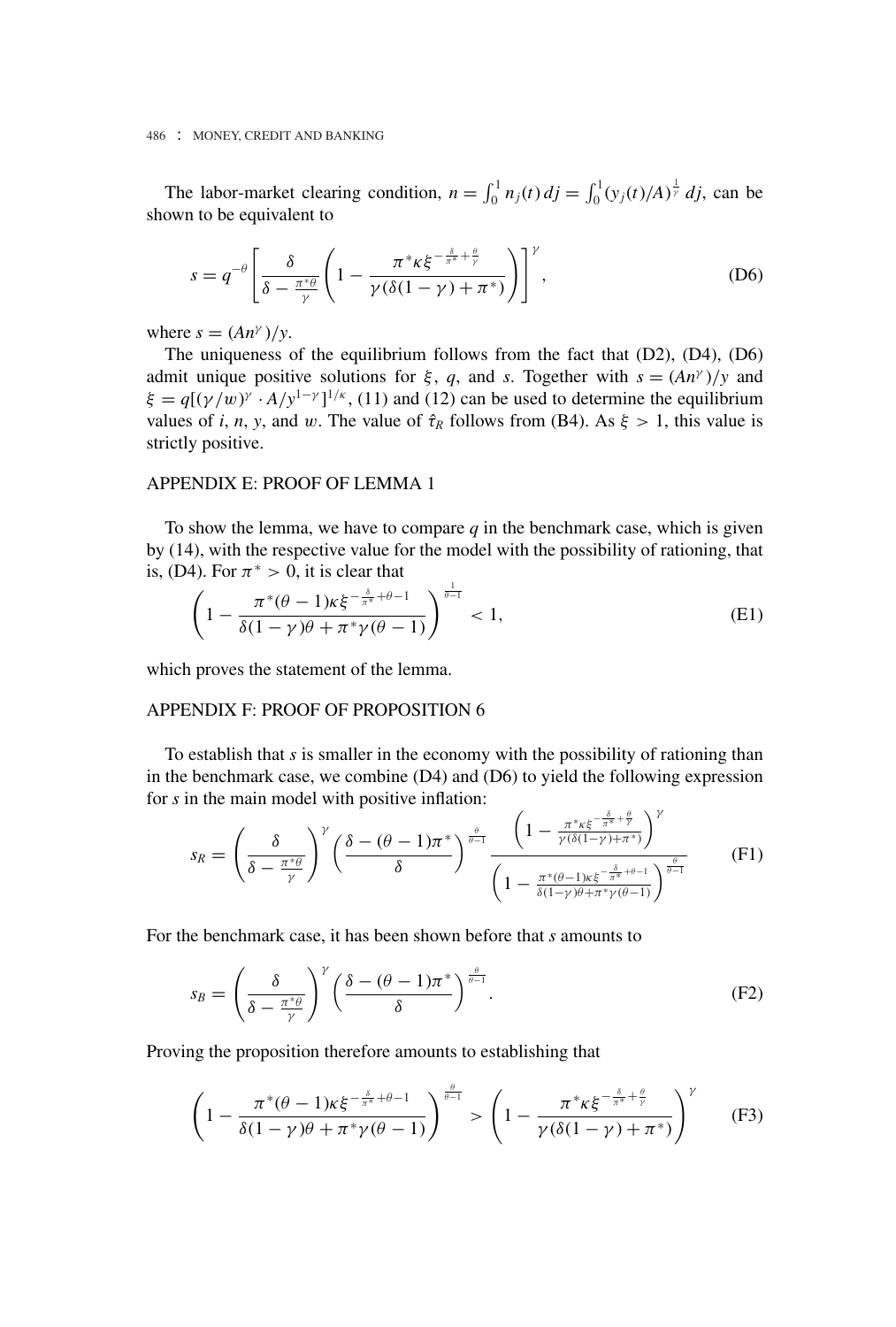or, equivalently, that

$$
\left(1 - \frac{\pi^*(\theta - 1)\kappa\xi^{-\frac{\delta}{\pi^*} + \theta - 1}}{\delta(1 - \gamma)\theta + \pi^*\gamma(\theta - 1)}\right)^{\frac{\theta}{\theta - 1}\frac{1}{\gamma}} - 1 + \frac{\pi^*\kappa\xi^{-\frac{\delta}{\pi^*} + \frac{\theta}{\gamma}}}{\gamma(\delta(1 - \gamma) + \pi^*)} > 0. \quad (F4)
$$

As  $\theta/(\theta - 1) \cdot 1/\gamma > 1$  and (D5), Bernoulli's inequality implies for the first term in (F4) that

$$
\left(1 - \frac{\pi^*(\theta - 1)\kappa\xi^{-\frac{4}{\pi^*} + \theta - 1}}{\delta(1 - \gamma)\theta + \pi^*\gamma(\theta - 1)}\right)^{\frac{\theta}{\theta - 1}\frac{1}{\gamma}} > 1 - \frac{\theta}{\theta - 1}\frac{1}{\gamma}\frac{\pi^*(\theta - 1)\kappa\xi^{-\frac{4}{\pi^*} + \theta - 1}}{\delta(1 - \gamma)\theta + \pi^*\gamma(\theta - 1)}.
$$
 (F5)

Hence to prove (F4), it is sufficient to show

$$
-\frac{\theta}{\theta-1}\frac{1}{\gamma}\frac{\pi^*(\theta-1)\kappa\xi^{-\frac{\delta}{\pi^*}+\theta-1}}{\delta(1-\gamma)\theta+\pi^*\gamma(\theta-1)}+\frac{\pi^*\kappa\xi^{-\frac{\delta}{\pi^*}+\frac{\theta}{\gamma}}}{\gamma(\delta(1-\gamma)+\pi^*)}>0.
$$
 (F6)

Equation (F6) holds if

$$
-\frac{\theta\xi^{\theta-1-\frac{\theta}{\gamma}}}{\delta(1-\gamma)\theta+\pi^*\gamma(\theta-1)}+\frac{1}{\delta(1-\gamma)+\pi^*}>0.
$$
 (F7)

As the exponent of  $\xi$  satisfies  $\theta - 1 - \theta/\gamma < 0$ , the left-hand side of (F7) is an increasing function of ξ. According to the proof of Proposition 5,  $\xi > (\theta/(\theta - 1))^{ \gamma/\kappa}$ , where  $\kappa = \gamma + (1 - \gamma)\theta$ . As a consequence, it suffices to show that the left-hand side of (F7), evaluated at  $\xi = (\theta/(\theta - 1))^{1/k}$ , is strictly positive. This gives us the following sufficient condition

$$
-\frac{\theta - 1}{\delta(1 - \gamma)\theta + \pi^* \gamma(\theta - 1)} + \frac{1}{\delta(1 - \gamma) + \pi^*} > 0,
$$
 (F8)

which can be re-arranged as

$$
(\theta - 1)\pi^* < \delta. \tag{F9}
$$

As (F9) holds for  $\pi^* < (\gamma \delta)/\theta$ , we have shown the claim of the proposition.

# APPENDIX G: PROOF OF PROPOSITION 7

We can define firm *j*'s marginal cost of production in period *t* as

$$
MC_j(t) := w(t) \frac{dn_j(t)}{dy_j(t)}.
$$
\n(G1)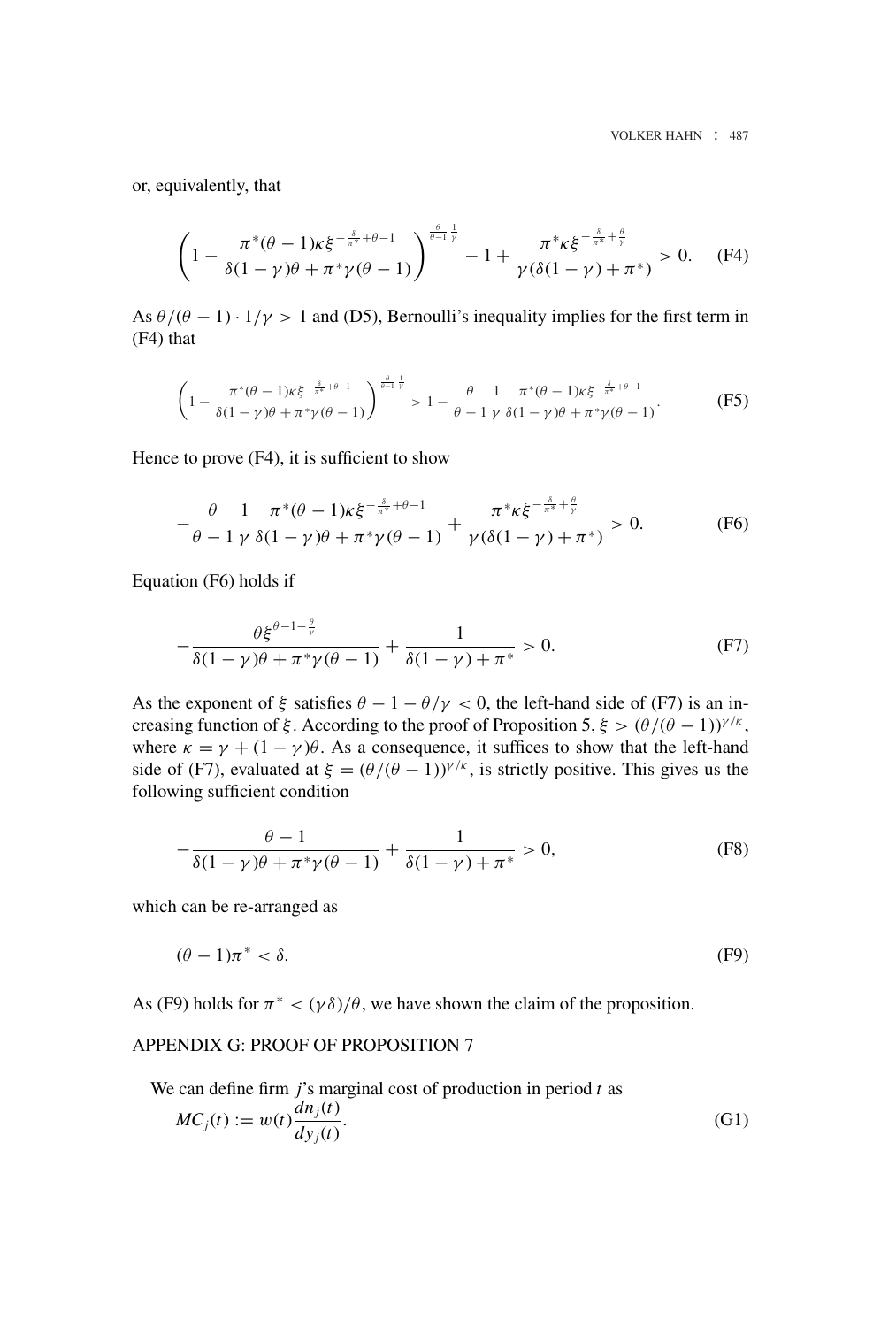In the period where the price is set, we can use the equation for demand (6) and firm *j*'s production function (7) to write the marginal cost as

$$
MC = \frac{w}{\gamma} \frac{(q^{-\theta} y)^{\frac{1-\gamma}{\gamma}}}{A^{\frac{1}{\gamma}}}.
$$
 (G2)

With the help of  $(G2)$ , we can reformulate  $(19)$  as

$$
q_B = \frac{\theta}{\theta - 1} \frac{\gamma(\rho + \delta - \pi^*(\theta - 1))}{\gamma(\rho + \delta) - \pi^*\theta} MC.
$$
 (G3)

In the special case where  $\pi^* = 0$ , we obtain  $q_B = \theta/(\theta - 1) \cdot MC$ , which is the standard result that firms choose a markup of  $\theta/(\theta - 1)$  over marginal costs.

Using (B3), and (G2), we obtain that the optimal price is given by  $q_R = \xi^{\kappa/\gamma}MC$ in the main model, where  $\xi$  is the solution to  $f(\xi) = 0$  (see (D2)). The claim of the proposition,  $q_B > q_R$  for fixed MC, is thus equivalent to

$$
x > \xi,\tag{G4}
$$

where

$$
x := \left(\gamma \frac{\theta}{\theta - 1} \frac{\rho + \delta - \pi^*(\theta - 1)}{\gamma(\rho + \delta) - \pi^*\theta}\right)^{\frac{\gamma}{\kappa}}.
$$
 (G5)

As  $f(\xi)$  decreases monotonically for values of  $\xi$  larger than the one implied by  $f(\xi) = 0$ , it is sufficient to show

$$
f(x) < 0. \tag{G6}
$$

It is tedious but straightforward to derive

$$
f(x) = -\frac{\pi^*(\rho + \delta)\kappa^2}{(\rho + \delta - \pi^*(\theta - 1))(\gamma(\rho + \delta) - \pi^*\theta)(\pi^* + (1 - \gamma)(\rho + \delta))}.
$$
(G7)

This expression is strictly negative for  $\pi^* \in (0, (\gamma \delta)/\theta)$  and converges to zero for  $\pi^* \to 0$ , which proves the claims of the proposition.

#### APPENDIX H: ALGORITHM FOR THE MODEL WITH FIXED COST

For each given level of steady-state inflation, we adopt the following iteration procedure. We start with a guess for aggregate output and wages. For given levels of inflation, aggregate output, and wages, we compute the optimal relative price of a firm that is allowed to reset its price, where, for each point in time in the future, the firm has to take into account which option will be optimal: (i) satisfying demand, (ii) rationing demand but producing a positive quantity, or (iii) not producing at all. As a next step, we compute aggregate output (with the help of (5)) and employment (with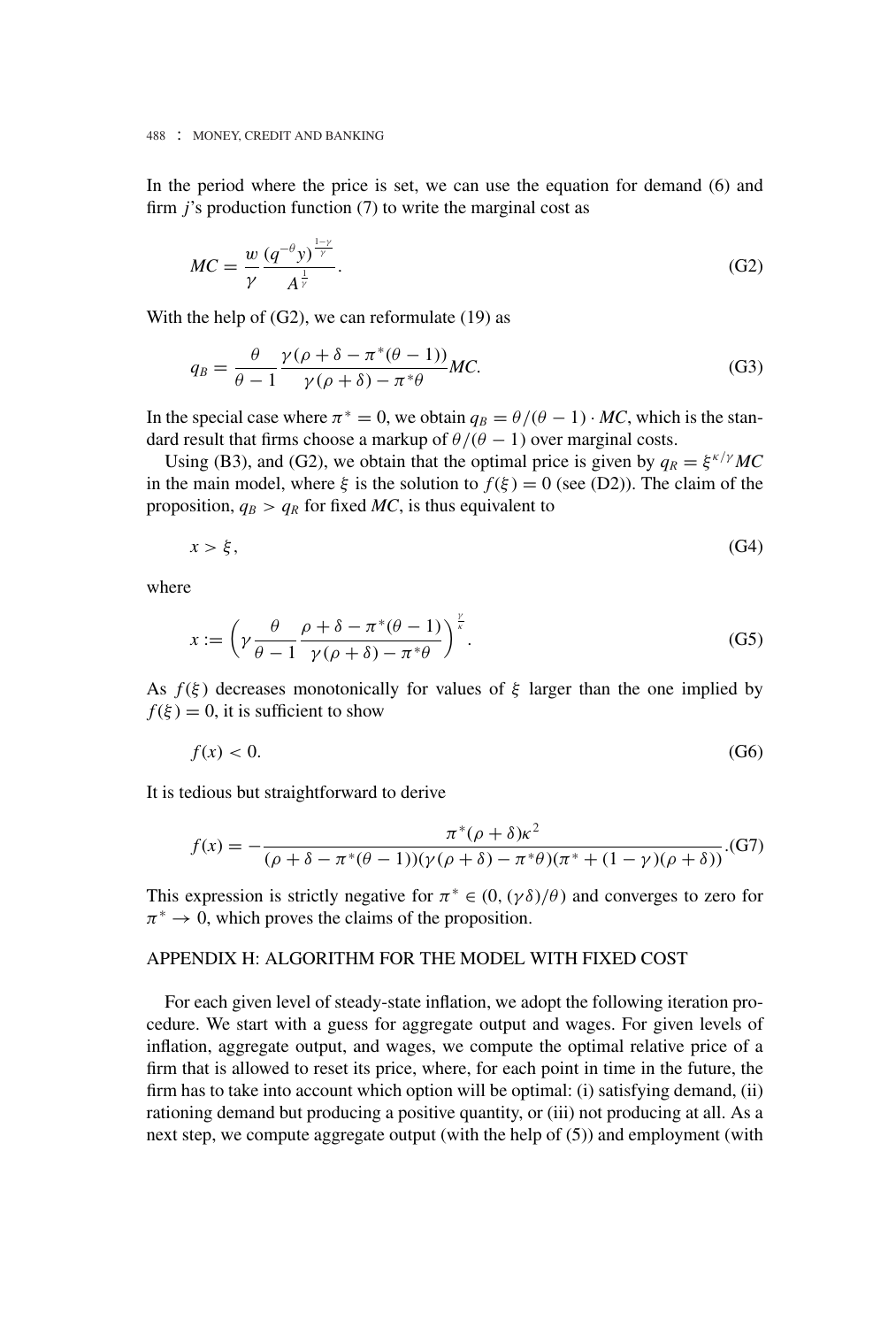the help of  $n = \int_0^1 n_j(t) \, dj$  under the assumption that all firms choose the optimal relative price whenever they adjust their prices. We then use the labor-supply condition (12) to calculate the wage implied by these values of employment and output. We use a weighted average of the previous guesses and the new values for the wage and aggregate output as starting points for the next iteration. Once the change in output and employment in an iteration is smaller than a prespecified value, we stop.

## ACKNOWLEDGMENTS

Open access funding enabled and organized by Projekt DEAL.

## LITERATURE CITED

- Adam, Klaus, and Henning Weber. (2019) "Optimal Trend Inflation." *American Economic Review*, 109, 702–737.
- Amano, Robert, Steve Ambler, and Nooman Rebei. (2007) "The Macroeconomic Effects of Nonzero Trend Inflation." *Journal of Money, Credit and Banking*, 39, 1821–1838.
- Andrade, Philippe, Jordi Galí, Hervé Le Bihan, and Julien Matheron. (2019) "The Optimal Inflation Target and the Natural Rate of Interest." *Brookings Papers on Economic Activity*, 2019, 173–255.
- Ascari, Guido. (2004) "Staggered Prices and Trend Inflation: Some Nuisances." *Review of Economic Dynamics*, 7, 642–667.
- Ascari, Guido, and Tiziano Ropele. (2007) "Optimal Monetary Policy Under Low Trend Inflation." *Journal of Monetary Economics*, 54, 2568–2583.
- Ascari, Guido, and Argia M Sbordone. (2014) "The Macroeconomics of Trend Inflation." *Journal of Economic Literature*, 52, 679–739.
- Ascari, Guido, Louis Phaneuf, and Eric Sims. (2018) "On the Welfare and Cyclical Implications of Moderate Trend Inflation." *Journal of Monetary Economics*, 99, 56–71.
- Ball, Laurence, N. Gregory Mankiw, and David Romer. (1988) "The New Keynesian Economics and the Output-inflation Trade-off." *Brookings Papers on Economic Activity*, 1988, 1–82.
- Barro, Robert J., and Herschel I. Grossman. (1971) "A General Disequilibrium Model of Income and Employment." *American Economic Review*, 61, 82–93.
- Basu, Susanto, and John G. Fernald. (2002) "Aggregate Productivity and Aggregate Technology." *European Economic Review*, 46, 963–991.
- Bils, Mark. (2016) "Deducing Markups From Stockout Behavior." *Research in Economics*, 70, 320–331.
- Blanco, Andres. (2021) "Optimal Inflation Target in an Economy With Menu Costs and a Zero Lower Bound." *American Economic Journal: Macroeconomics*, 13, 108–141.
- Burstein, Ariel, and Christian Hellwig. (2008) "Welfare Costs of Inflation in a Menu Cost Model." *American Economic Review*, 98, 438–43.
- Calvo, Guillermo A. (1983) "Staggered Prices in a Utility-maximizing Framework." *Journal of Monetary Economics*, 12, 383–398.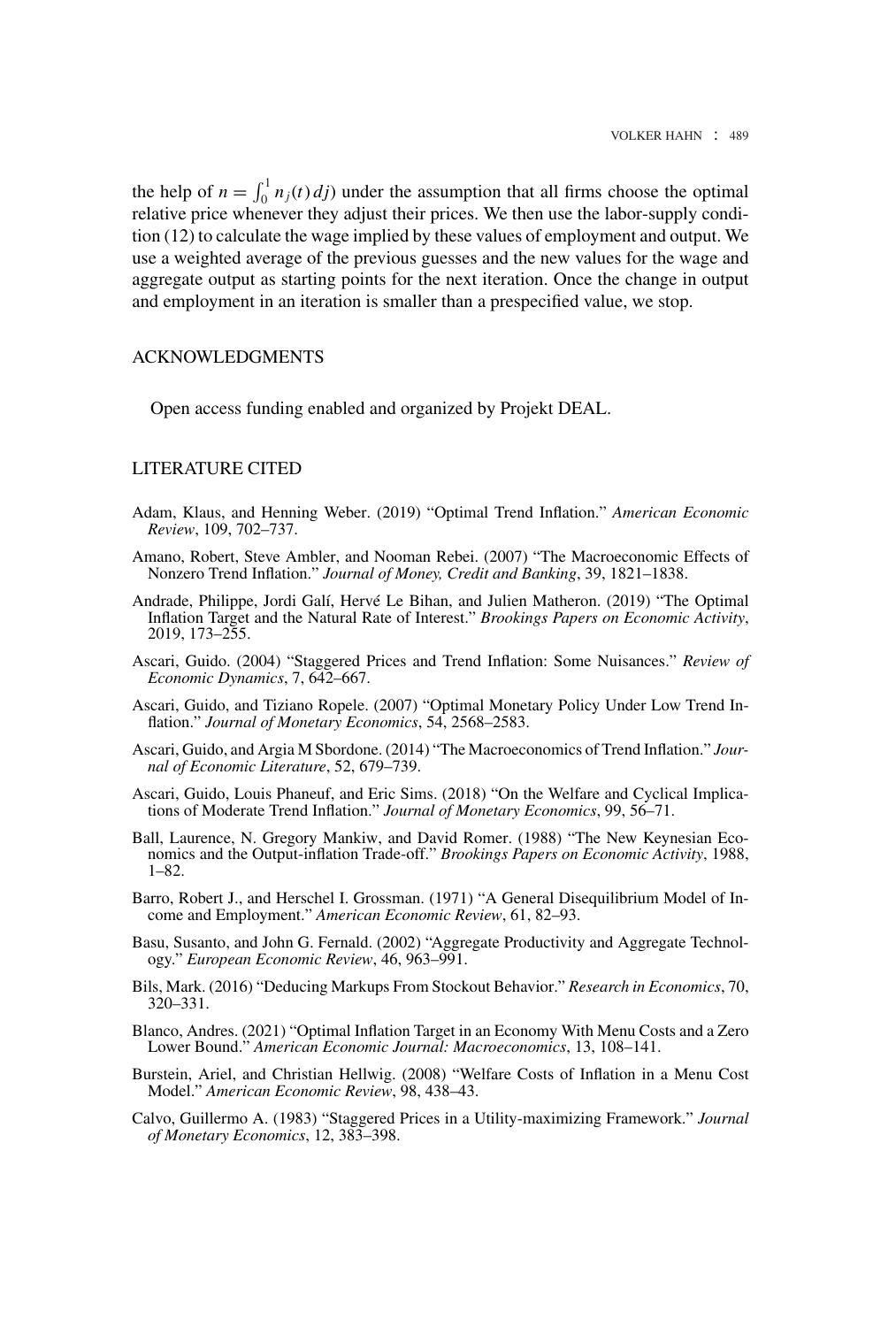- Christiano, Lawrence J., Martin Eichenbaum, and Charles L. Evans. (2005) "Nominal Rigidities and the Dynamic Effects of a Shock to Monetary Policy." *Journal of Political Economy*, 113, 1–45.
- Cogley, Timothy, and Argia M. Sbordone. (2008) "Trend Inflation, Indexation, and Inflation Persistence in the New Keynesian Phillips Curve." *American Economic Review*, 98, 2101– 2126.
- Coibion, Olivier, and Yuriy Gorodnichenko. (2011) "Monetary Policy, Trend Inflation, and the Great Moderation: An Alternative Interpretation." *American Economic Review*, 101, 341– 70.
- Coibion, Olivier, Yuriy Gorodnichenko, and Johannes Wieland. (2012) "The Optimal Inflation Rate in New Keynesian Models: Should Central Banks Raise Their Inflation Targets in Light of the Zero Lower Bound?" *Review of Economic Studies*, 79, 1371–1406.
- Danziger, Leif. (1988) "Costs of Price Adjustment and the Welfare Economics of Inflation and Disinflation." *American Economic Review*, 78, 633–646.
- Danziger, Leif. (2001) "Output and Welfare Effects of Inflation With Costly Price and Quantity Adjustments." *American Economic Review*, 91, 1608–1620.
- Diercks, Anthony M. (2017) "The Reader's Guide to Optimal Monetary Policy." Manuscript, Federal Reserve Board.
- Fischer, Stanley. (1981) "Towards an Understanding of the Costs of Inflation: II." *Carnegie-Rochester Conference Series on Public Policy*, 15, 5–41.
- Hornstein, Andreas, and Alexander L. Wolman. (2005) "Trend Inflation, Firm-specific Capital and Sticky Prices." *Federal Reserve Bank of Richmond Economic Quarterly Review*, 91, 57–83.
- Ireland, Peter N. (2007) "Changes in the Federal Reserve's Inflation Target: Causes and Consequences." *Journal of Money, Credit and Banking*, 39, 1851–1882.
- Khan, Aubhik, Robert G. King, and Alexander L. Wolman. (2003) "Optimal Monetary Policy." *Review of Economic Studies*, 70, 825–860.
- Kiley, Michael T. (2007) "Is Moderate-to-high Inflation Inherently Unstable?" *International Journal of Central Banking*, 3, 173–201.
- King, Robert G., and Alexander L. Wolman. (1996) "Inflation Targeting in a St. Louis Model of the 21st Century." *Federal Reserve Bank of St. Louis Review*, 78, 83–107.
- Klenow, Peter J., and Oleksiy Kryvtsov. (2008) "State-dependent or Time-dependent Pricing: Does It Matter for Recent U.S. Inflation?" *Quarterly Journal of Economics*, 123, 863–904.
- Krusell, Per, and Anthony A. Smith, Jr. (1998) "Income and Wealth Heterogeneity in the Macroeconomy." *Journal of Political Economy*, 106, 867–896.
- Kurozumi, Takushi. (2016) "Endogenous Price Stickiness, Trend Inflation, and Macroeconomic Stability." *Journal of Money, Credit and Banking*, 48, 1267–1291.
- Lepetit, Antoine. (2017) "The Optimal Inflation Rate With Discount Factor Heterogeneity." Manuscript, Federal Reserve Board.
- Levin, Andrew, and Tack Yun. (2007) "Reconsidering the Natural Rate Hypothesis in a New Keynesian Framework." *Journal of Monetary Economics*, 54, 1344–1365.
- Lucas, Robert E. (1981) "Discussion of: Stanley Fischer, 'Towards an Understanding of the Costs of Inflation: II'." *Carnegie-Rochester Conference Series on Public Policy*, 15, 43–52.